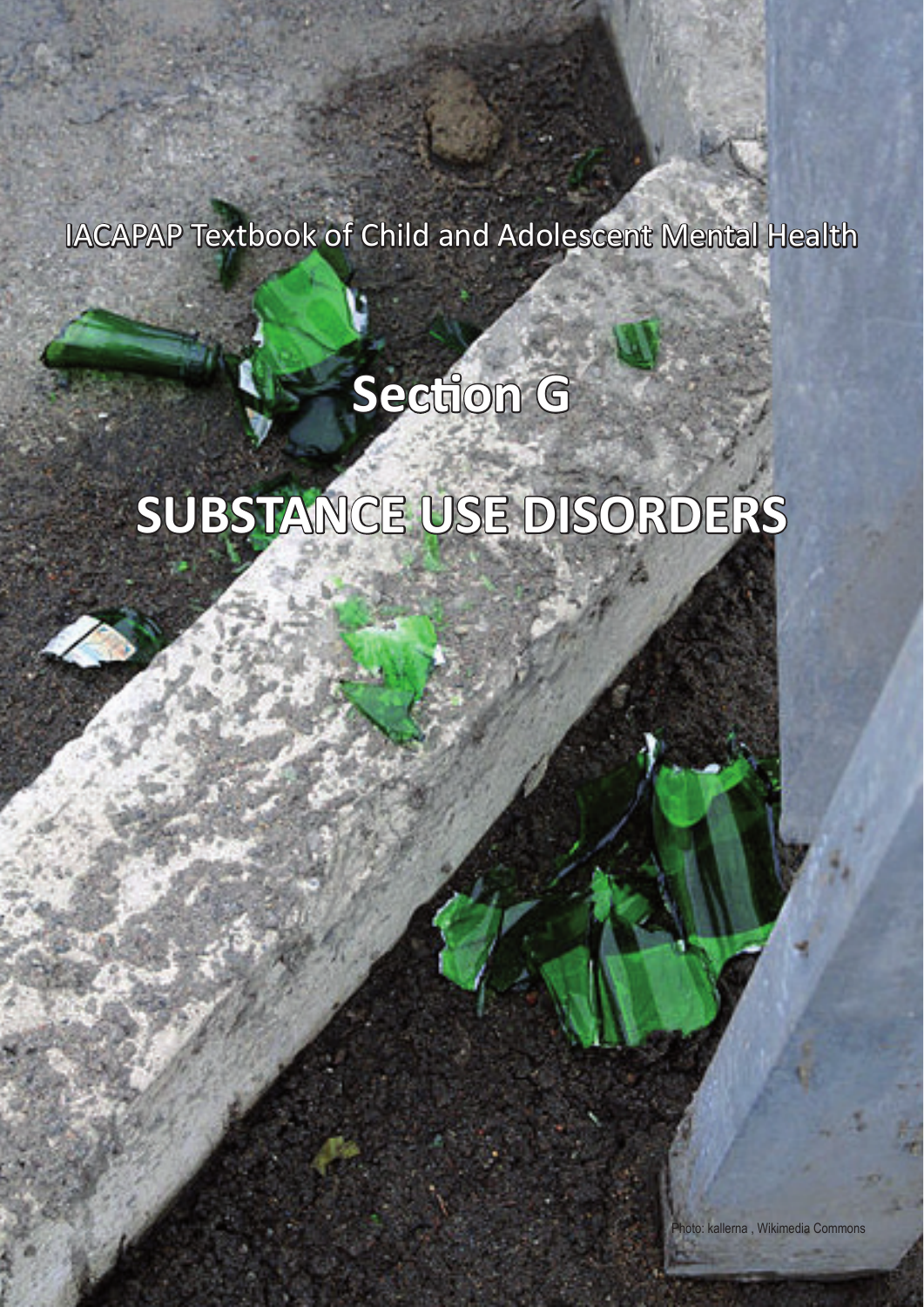## **SUBSTANCE USE DISORDERS**

## **ALCOHOL MISUSE**

IACAPAP Textbook of Child and Adolescent Mental Health

## **Joseph M Rey**



#### Joseph M Rey MD, PhD, **FRANZCP**

**Chapter**

**G.1**

Professor of Psychiatry, Notre Dame University Medical School Sydney; Honorary Professor, University of Sydney Medical School, Sydney, Australia.

Conflict of interest: none reported.

Acknowledgements: Drs Jennifer Bergen and Yvonne Bonomo (Australia) commented

This publication is intended for professionals training or practicing in mental health and not for the general public. The opinions expressed are those of the authors and do not necessarily represent the views of the Editor or IACAPAP. This publication seeks to describe the best treatments and practices based on the scientific evidence available at the time of writing as evaluated by the authors and may change as a result of new research. Readers need to apply this knowledge to patients in accordance with the guidelines and laws of their country of practice. Some medications may not be available in some countries and readers should consult the specific drug information since not all dosages and unwanted effects are mentioned. Organizations, publications and websites are cited or linked to illustrate issues or as a source of further information. This does not mean that authors, the Editor or IACAPAP endorse their content or recommendations, which should be critically assessed by the reader. Websites may also change or cease to exist.

[©IACAPAP](http://iacapap.org) 2012. This is an open-access publication under the [Creative Commons Attribution Non-commercial License](http://creativecommons.org). Use, distribution and reproduction in any medium are allowed without prior permission provided the original work is properly cited and the use is non-commercial. Send comments about this book or chapter to jmreyATbigpond.net.au

Suggested citation: Rey JM. Alcohol misuse. In Rey JM (ed), *IACAPAP e-Textbook of Child and Adolescent Mental Health*. Geneva: International Association for Child and Adolescent Psychiatry and Allied Professions 2012.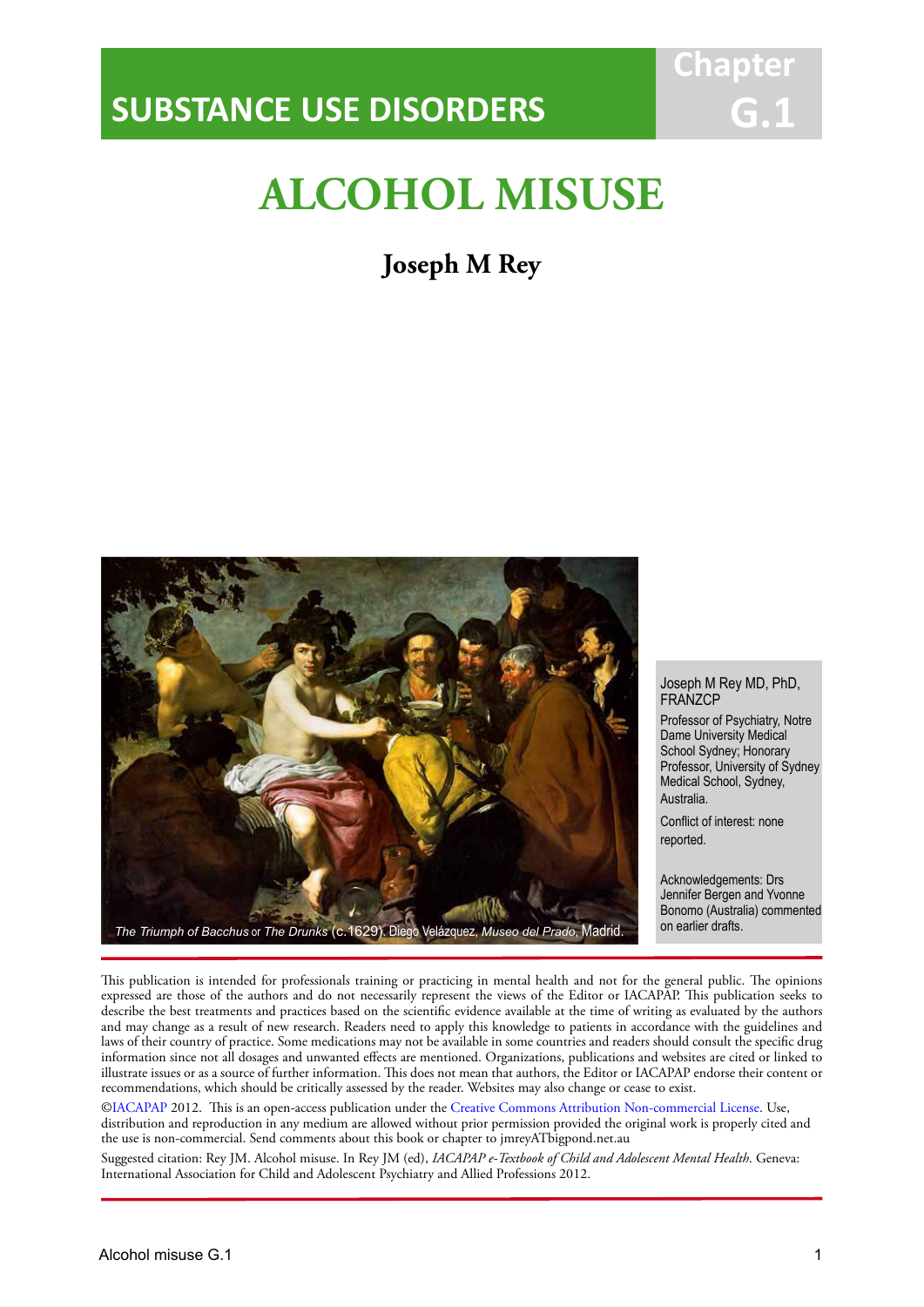Thanol (ethyl alcohol), a natural product of the fermentation of foodstuffs<br>rich in carbohydrates, has been part of human culture from the dawn<br>of civilization, prized for its relaxing properties and facilitation of social rich in carbohydrates, has been part of human culture from the dawn of civilization, prized for its relaxing properties and facilitation of social intercourse; it may have also had survival value. Alcoholic beverages are legally available in most countries (exceptions are: Afghanistan, Brunei, Iran, Kuwait, Libya, Saudi Arabia, Sudan and Yemen). The majority of people use alcohol in a responsible manner most of the time. Yet, excessive consumption has large damaging social and health consequences. This chapter deals with the harmful effects of ethanol consumption in young people, henceforth referred to as *alcohol*. The terms *alcohol use disorder* (AUD), *alcohol dependence*, and *alcoholism* will be used interchangeably.

Alcoholic beverages can be classified as *fermented* and *distilled*. Fermented beverages are the product of fermentation of sugary foods. For example, beers are made from cereals, wines from grape juice and sake from rice; there are many other fermented beverages around the world from other foodstuffs. Distilled drinks (*spirits*) are produced by concentrating the ethanol in fermented products. For example, whiskeys are distilled from fermented cereals, brandies from fruit juices and rum from molasses. Vodka can be distilled from any fermented food − mostly grain or potatoes. Vodka and similar spirits are distilled so thoroughly that no taste from their particular starting foodstuff remains (Wikipedia).

The ethanol content of a drink is typically measured as millilitres of alcohol per 100 millilitres of the beverage expressed as a per cent − alcohol by volume (ABV). For example, a beer with 6% alcohol contains 6mL of alcohol per 100mL. Fermented beverages have a maximum of 18%; the alcohol content of spirits is much higher (e.g., 40%-50% for whiskey and vodka).

## **BURDEN OF ALCOHOL USE**

Worldwide, alcohol is one of the main risk factors for incident disabilityadjusted life-years (DALYs) in 10–24-year-olds, representing 7% of all DALYs (compared with 4% for unsafe sex, 3% for iron deficiency and 2% for illicit drug use) (Gore et al, 2011). Overall, about 4% of deaths worldwide are attributable to alcohol. Males (with a 6% mortality rate attributable to alcohol), poorer people and lower-income countries suffer a relatively greater burden than wealthier ones. Impact, in particular fatal injuries, is greater in the young of both sexes.

#### **Per head consumption**

Alcohol consumption and problems related to alcohol vary widely around the globe. Worldwide consumption in 2005 was equal to 6 L of pure alcohol per person aged 15 years or older. A large portion of this consumption – 29% (approximately 2 L per person) – was homemade, illegally produced or sold outside normal government controls. Eastern European countries have the highest



consumption, riskiest patterns of drinking, and alcohol-related deaths and disabilities. One in every five deaths is due to harmful drinking in the Commonwealth of Independent States (CIS) (Azerbaijan, Armenia, Belarus, Georgia, Kazakhstan, Kyrgyzstan, Moldova, Russia, Tajikistan, Turkmenistan, Uzbekistan and Ukraine). About 12% of drinkers show heavy episodic drinking. The proportion of people drinking alcohol to intoxication is lowest in western European countries and highest in CIS countries. Outside the CIS, risky patterns of drinking and rates of disease and disability attributable to alcohol are also high in Mexico and in most South American countries. Abstention rates are low in high-income, high consumption countries (e.g., Europe, North America), and high in North African and South Asian countries with large Muslim population, female abstention rates being very high in these regions (WHO, 2011). Click on the picture to access the WHO's *Global Status Report on Alcohol and Health 2011*.

 "A secure supply of alcohol appears to have been part of the human community's basic requirements much earlier than was long believed. As early as around 9,000 years ago, long before the invention of the wheel, inhabitants of the Neolithic village of Jiahu in China were brewing a type of mead with an alcohol content of 10%" (Thadeusz, 2009).

"Across England, half a million children between the ages of 11 and 15 will have been drunk in the past four weeks, and young people under 18 will have consumed the equivalent of 2 million bottles of wine in the past week alone […] since 1990 the amount of alcohol consumed by 11 to 15 year olds who drink has doubled" (Donaldson, 2009). Click on the figure to access this document.

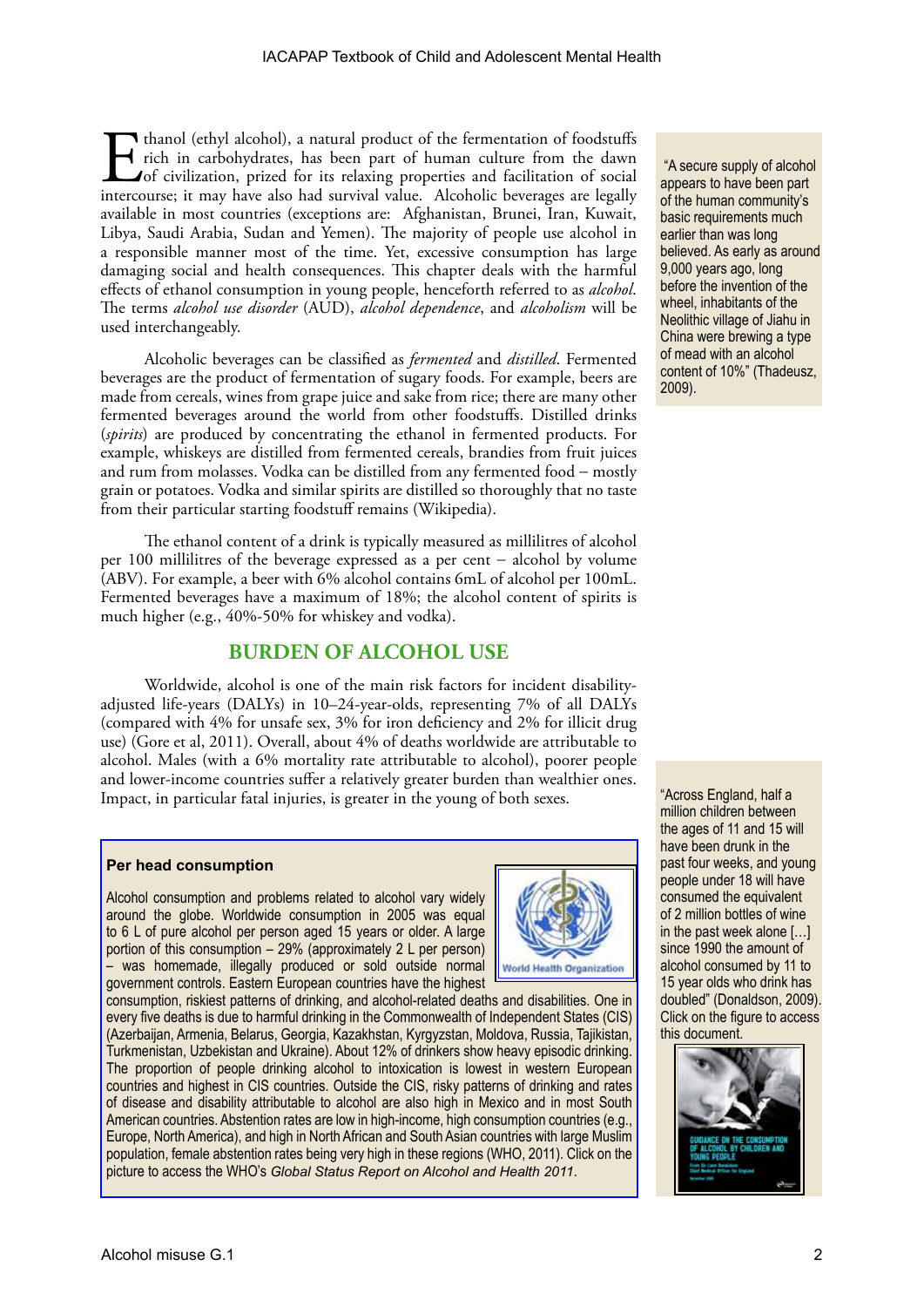## **Alcohol is a causal factor in 60 types of diseases and injuries and a component cause in 200 others (WHO, 2011), including:**

- Accidents, injuries and harm to both drinkers and the people around them (family, friends, bystanders)
- Reduced school, college and work performance, absenteeism
- Family disharmony, violence, abuse
- Suicide, homicide, crime
- Injury and death from motor vehicle and work accidents
- Risky sexual behaviour, sexually transmitted diseases, HIV infection
- Teratogenesis, with a range of negative outcomes to the foetus including low birth weight, cognitive deficits, and foetal alcohol spectrum disorders
- Neurotoxicity and inhibition of brain maturation, especially frontal lobe development
- Acquired brain damage in later years
- Cancer (oesophagus, liver, bowel, breast etc.) and other diseases (e.g., cirrhosis of the liver).

Alcohol-attributable costs amount to more than 1% of GDP in most nations, the United States of America (US) having the largest (2.7%) of the highincome countries and South Korea the highest (3.3%) among middle-income nations. The total annual cost of alcohol use to the US economy was estimated in 1998 to be \$184 billion, and £20 billion in the United Kingdom (UK) in 2001 (Saunders et al. 2011).

## **EPIDEMIOLOGY**

There is wide variation in adolescents' drinking and attitudes to alcohol around the world, which are influenced by family, peers, schools, religious beliefs, and national and cultural mores. Drinking alcohol has become in many cultures a rite of passage into adulthood. In these cultures, drinking is but one aspect of teenage risk-taking behaviour (e.g., smoking, risky sex, illicit drug use) associated with rebelliousness and challenging of rules.

In recent decades there has been a worldwide increase in alcohol consumption due to:

- Industrialization of the developing world
- Globalization
- Growing wealth
- Increased availability of high alcohol pre-prepared drinks (e.g., alcopops)
- Lower relative prices of alcoholic beverages
- Increased publicity and marketing

Young men drink more than women but there is growing evidence that women are increasingly following men's patterns of consumption. This may be due to women becoming emancipated from traditional female roles and increasingly equal to men in terms of their aspirations and achievements.

## **THE PATHOPHYSIOLOGY OF ALCOHOL USE**

Alcohol is rapidly absorbed and distributed throughout the body. Alcohol is a brain depressant causing disinhibition, impaired memory and decision making, and incoordination. With further doses this may progress to stupor, coma and death from respiratory depression. Other biological effects of alcohol include nausea, vomiting (with the risk of aspiration of vomit leading to asphyxiation), *hangover*, amnesic episodes (*blackouts*), and diseases such as acute gastritis. The

## *Wet* **and** *dry* **patterns of drinking**

A *wet* pattern of drinking is characterised by frequent consumption of small amounts of alcohol, mostly wine, at meal times or family celebrations; it is common in Southern European countries.

A *dry* pattern is typified by irregular heavy drinking, often to intoxication, at less family-oriented social events. This pattern is more common in Central and Northern European countries.

There is an overlap between wet and wine-drinking countries, dry and beer- and spirit-drinking societies. However, this distinction is weakening, particularly among the young.

"I drank an 'Irish car bomb' and a beer and two shots of Smirnoff vodka. I was perfectly fine. Then it hit me all at once (I think I drank too fast). I was told the following day that I tried to kiss people at the party including a girl, her sister and another boy (I'm a girl by the way). I woke to thorns in my feet, dirt in my shoes, my cell phone was in the woods, my keys in another person's custody, and my car rearranged. I woke not having to pee, so I hope I didn't just decide to pee in front of everybody. Oh god, I think I would die of shame!" (Anonymous).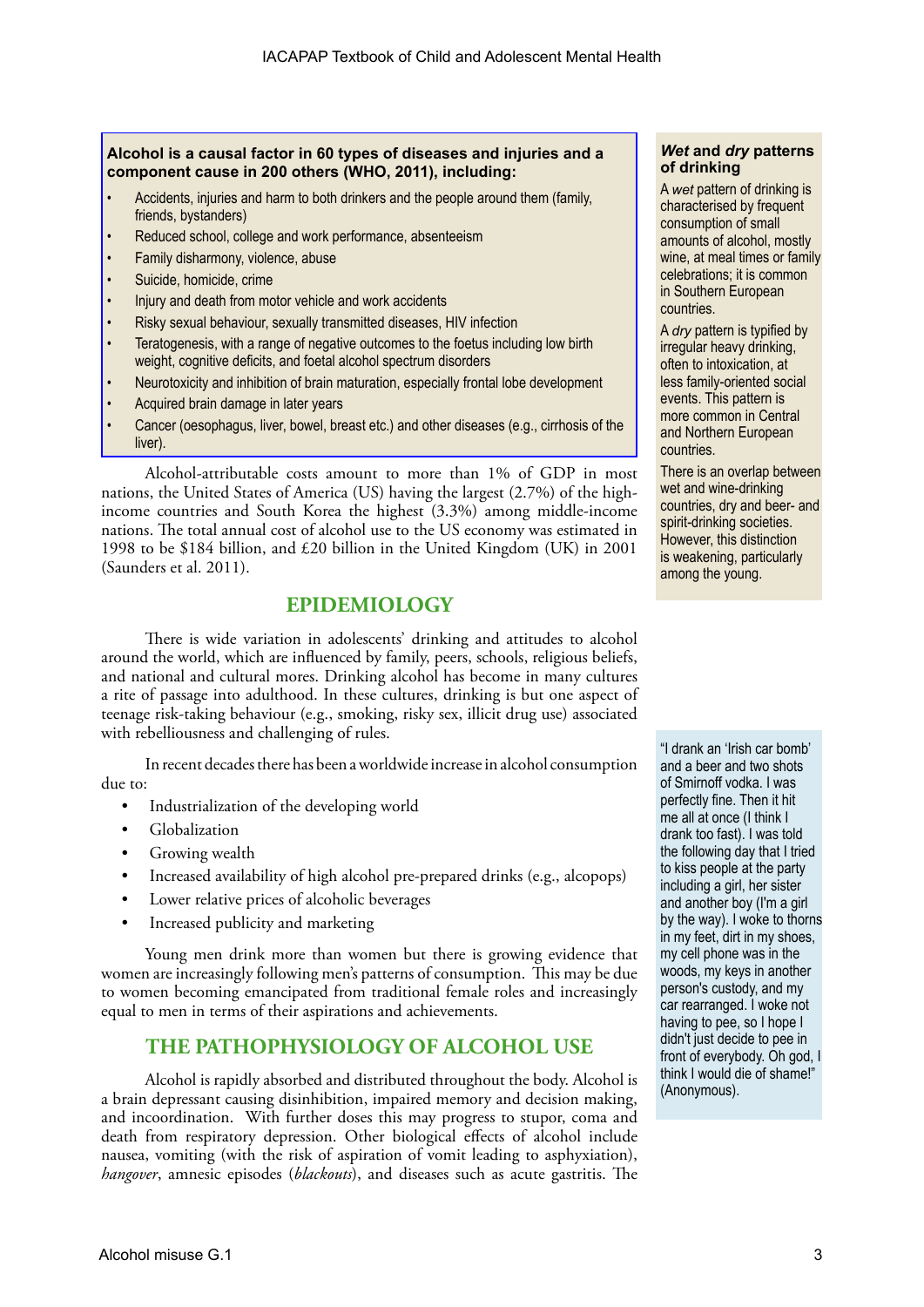| Table G.1.1. Alcohol intoxication: symptoms observed at various<br>blood alcohol concentrations (BAC)                                                                                                                                                                  |                                                                                                                                                                                                                                             |  |
|------------------------------------------------------------------------------------------------------------------------------------------------------------------------------------------------------------------------------------------------------------------------|---------------------------------------------------------------------------------------------------------------------------------------------------------------------------------------------------------------------------------------------|--|
| BAC range* (g/100<br>mL of blood) and<br>[alcohol consumed -<br>approximate standard<br>drinks**]                                                                                                                                                                      | <b>Observable effects</b>                                                                                                                                                                                                                   |  |
| $0.01 - 0.05$<br>$[1-3]$                                                                                                                                                                                                                                               | Normal behaviour on observation, subjective<br>feelings of relaxation, talkative, more confident.                                                                                                                                           |  |
| $0.05 - 0.08$<br>$[3-5]$                                                                                                                                                                                                                                               | Euphoria: increased self-confidence,<br>talkativeness, disinhibition, loss of concentration,<br>impaired psychomotor coordination.                                                                                                          |  |
| $0.09 - 0.15$<br>[5-9]                                                                                                                                                                                                                                                 | <b>Excitement:</b> Slurring of speech, unsteady<br>balance, emotional instability, loss of judgement.                                                                                                                                       |  |
| $0.16 - 0.25$<br>$[9 - 16]$                                                                                                                                                                                                                                            | Confusion: disorientation, confusion, nausea,<br>vomiting, memory impairment, staggering gait,<br>apathy, incoordination, loss of bladder control.                                                                                          |  |
| <b>Above 0.25</b><br>[>16]                                                                                                                                                                                                                                             | Stupor, coma: unconsciousness, breathing is<br>suppressed, gag and cough reflexes diminished<br>and possibly paralyzed, breathing slows, becomes<br>increasingly irregular and may cease completely<br>(death may occur at BAC above 0.45). |  |
| *This is a rough guide; BAC varies according to gender, weight and age; with regular alcohol<br>consumption tolerance to alcohol and neuro-adaptation develops over time. Therefore this should not be<br>taken as a guide to consumption. ** In the previous 3 hours. |                                                                                                                                                                                                                                             |  |

effects of various blood alcohol concentrations (BAC) are summarised in Table G.1.1.

*Blackouts***.** Alcohol interferes with the formation of new memories. A common by-product of inebriation is memory loss for events that occurred while the person was intoxicated — blackout, a form of anterograde amnesia. Blackouts do not involve loss of consciousness, just loss of memory. The typical blackout lasts 2 to 6 hours, corresponding to the peak BAC. Blackouts are more likely when people drink large amounts of alcohol in a short time (i.e., with a rapid rise in BAC).

*Hangovers* develop when BAC returns from a high level to zero and may last longer than 24 hours. They are characterised by symptoms such as misery, drowsiness, concentration problems, dry mouth, dizziness, gastro-intestinal complaints, sweating, nausea, hyper-excitability, and anxiety. It is not known why symptoms can persist after alcohol and its metabolites have been eliminated from the body. Surprisingly, the causes of alcohol hangover are not known. A multitude of physiological changes take place after excessive drinking (e.g., dehydration, endocrine changes, metabolic acidosis) and all may contribute to hangover. It has also been hypothesized more recently that hangovers may be related to immune system activation or neurotransmitter imbalance. Adolescents seem to be less prone to experiencing hangovers.

## **Metabolism**

A person's BAC will generally increase by 10-20 mg/100 ml for each 10g of alcohol consumed (about one standard drink) although it varies according to gender, weight, age, individual characteristics and previous drinking history (e.g., tolerance to alcohol). Alcohol is chiefly metabolized in the liver by oxidation to

## *Monitoring the Future*  **and** *ESPAD*

The *Monitoring the Future*  project began in 1975 to survey substance use behaviours, attitudes and values of US secondary school students, college students and young adults. About 50,000 8th, 10th and 12th grade students are surveyed each year. Data and reports are available at the website.



The *European School Survey Project on Alcohol and Other Drugs* (ESPAD) began in 1995 and currently surveys more than 100,000 school students aged 16 years from 35 European countries. The 2007 survey is the last reported (Hibell et al., 2009).

Click on the respective picture to acess the *Monitoring the Future* and ESPAD websites.





Watch video by clicking on the picture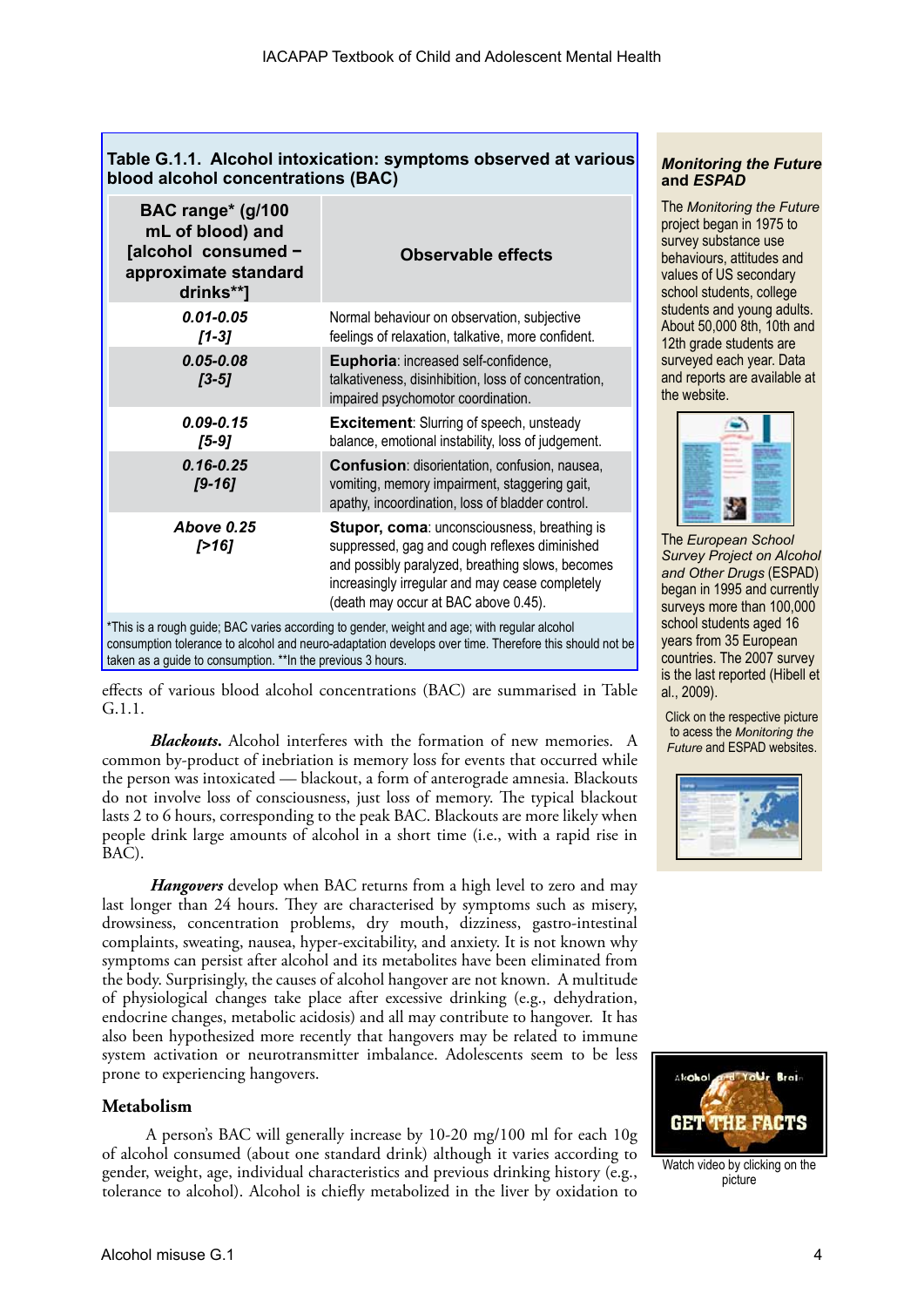acetaldehyde via the enzymes alcohol dehydrogenase and aldehyde dehydrogenase. Acetaldehyde undergoes further conversions to form carbon dioxide and water. The metabolic breakdown of alcohol takes place at a constant rate of 7 g to 10 g per hour; this speed is not influenced by the amount of alcohol consumed.

## **Alcohol and the Developing Brain**

The developing brain is likely to be exposed to alcohol during the foetal period via maternal drinking and during the rapid brain transformations of adolescence through the initiation of alcohol use (Spear, 2011). Alcohol during pregnancy is teratogenic; about 1% of all births in western countries are estimated to exhibit alcohol-induced deficits, collectively known as *foetal alcohol spectrum disorders* (FASD). A small group of these children show the *foetal alcohol syndrome* (FAS). FASD is likely when pregnant women binge-drink or repeatedly use alcohol. Timing is critical; the typical facial features of FAS are the result of exposure to alcohol during the third week − before women realize they are pregnant (see Chapter B.1).

Studies in humans and in laboratory animals suggest that the effects of alcohol on the adolescent brain may be slightly different from those in adults. For example, adolescents appear to be more resistant than adults to the intoxicating and aversive effects of alcohol (e.g., nausea, vomiting, anxiety, slurred speech) often cues to stop drinking − but more sensitive to the social facilitation effects. These differences may result in a relatively higher tolerance and intake of alcohol during adolescence (Spear, 2011).

## **Early Onset of Drinking**

The earlier the onset of alcohol use the more likely the adverse outcomes. Onset of drinking before 14 years of age is an indicator of high risk for future

**Table G.1.2. Factors that increase the risk of alcohol use** 

| TAME O. I.Z. I ACIOIS LIIAL IIICI GASG LIIG TISK OF AICOHOF ASG<br>disorders. |                                                                                                                                                                                                                                                                                                                                                                                     |  |  |
|-------------------------------------------------------------------------------|-------------------------------------------------------------------------------------------------------------------------------------------------------------------------------------------------------------------------------------------------------------------------------------------------------------------------------------------------------------------------------------|--|--|
| <b>Factor</b>                                                                 | <b>Comments</b>                                                                                                                                                                                                                                                                                                                                                                     |  |  |
| Genetic                                                                       | Adoption, twin and extended family studies show moderate to strong<br>genetic components to the liability to use alcohol and to develop<br><b>AUDs</b>                                                                                                                                                                                                                              |  |  |
|                                                                               | The genetic causation of early onset drinking and subsequent<br>dependence is less clear                                                                                                                                                                                                                                                                                            |  |  |
|                                                                               | Genetic factors leading to alcohol use, drug use, and behavioural<br>disorders may overlap.                                                                                                                                                                                                                                                                                         |  |  |
| <b>Individual</b>                                                             | Psychiatric disorder such as ADHD, conduct disorder, anxiety<br>Poor school performance.<br>$\bullet$                                                                                                                                                                                                                                                                               |  |  |
| <b>Family</b>                                                                 | Parental or sibling use of alcohol or drugs<br>Permissive parental attitudes to drinking<br>٠<br>Poor parental supervision.                                                                                                                                                                                                                                                         |  |  |
| <b>Social</b>                                                                 | Having friends who use alcohol, tobacco or other substances<br>Easy availability (e.g., cheap alcohol)<br>Less strict laws about minimum drinking age, marketing and publicity<br>Culture of the country or social group (e.g., military settings, college,<br>fraternity)<br>Being an indigenous minority group (e.g., American Indian, Canadian<br>Inuit, Aboriginal Australian). |  |  |

Gary Reinbach, a 22 year old Englishman from Dagenham, Essex, died in hospital after he was refused a liver transplant because he could not prove he had not drank alcohol for at least six months — one of the requirements for liver transplant in the UK. Mr Reinbach had been admitted to hospital 10 weeks earlier with cirrhosis of the liver. His family said he had started drinking at 11 years of age and drank heavily after the age of 13 (Rouse, 2009).



Alcohol use significantly increases the risk of suicide. To watch video click on the picture.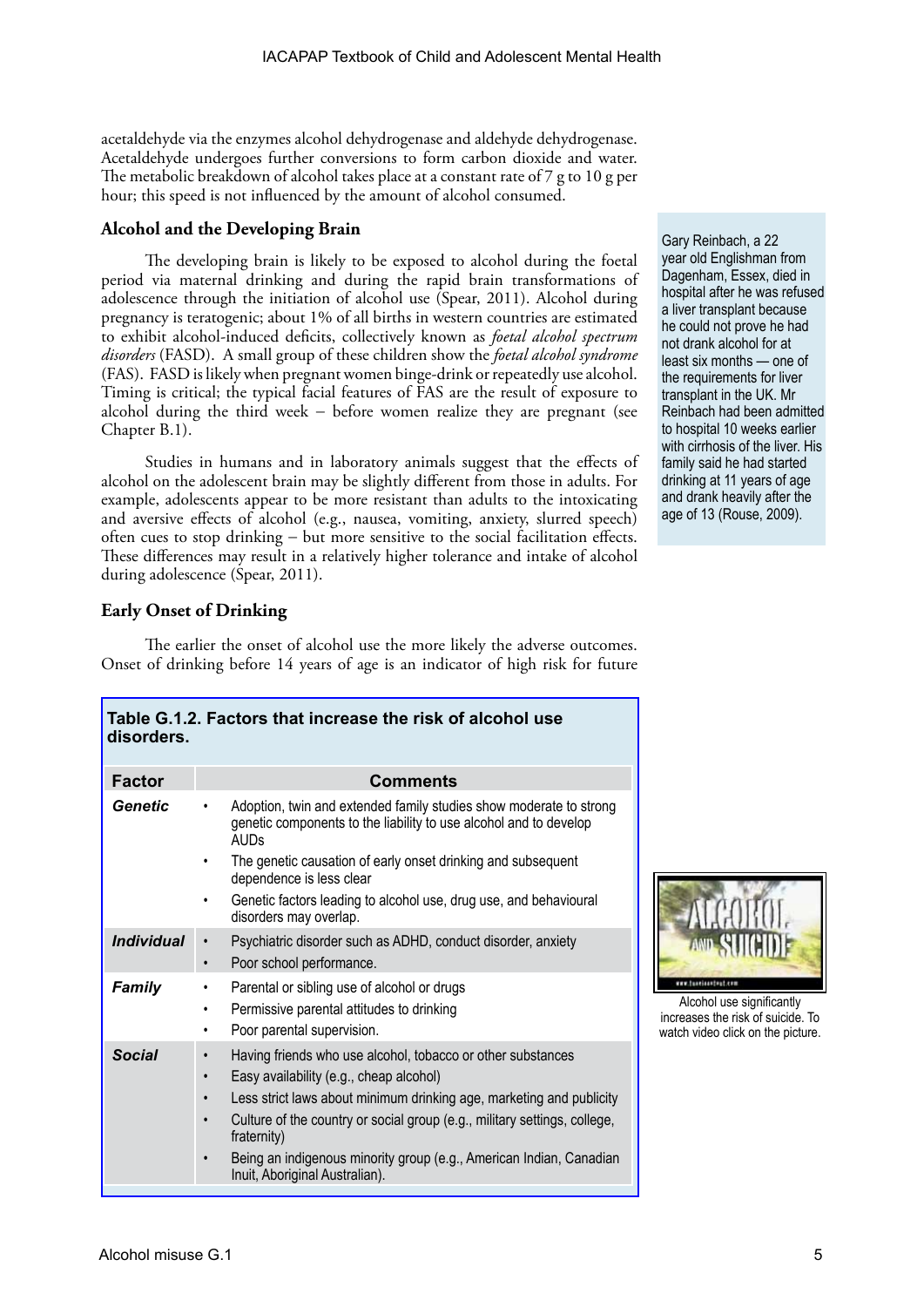**Figure G.1.1 Australian standard drinks**. Source: Australian Government, NHMRC.



## **Standard drink**

Within a given country, a standard drink is a drink that contains a specific amount of pure alcohol. One standard drink always contains the same amount of alcohol regardless of container size or type of alcoholic beverage (see Figure G.1.1).

Although the standard drink is used to quantify alcohol intake, there is no international agreement (standard) on what constitutes a standard drink, varying substantially from country to country — from 6 g of alcohol in Austria to 19 g in Japan (1.2 mL of ethanol equals 1 g). For example, a standard drink is 8 g of alcohol in the UK, 10 g in Australia, 12 g in France, and 14 g in Canada and the US. As a result, 500 mL of beer with an ABV of 5% represents 1 standard drink in Japan, 1.4 in the US, 1.6 in Denmark, Finland and France, 2.0 in Australia, Ireland and Poland, and 3.2 in Austria. This is confusing.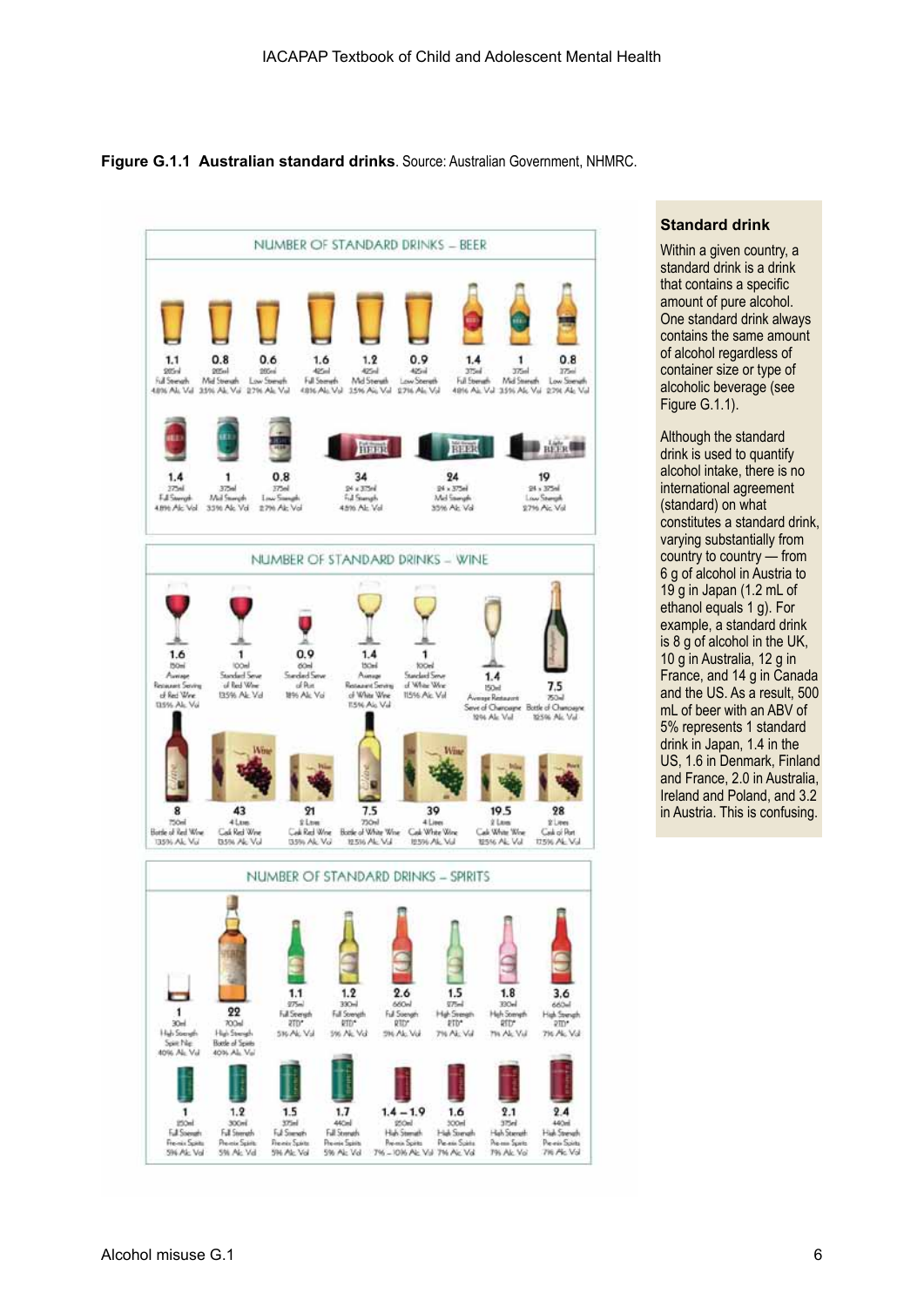| Table G.1.3. Issues that need to be clarified during assessment. |                                    |                                                                                                                                                                                                                                                                                                                                                                                                                                   |  |
|------------------------------------------------------------------|------------------------------------|-----------------------------------------------------------------------------------------------------------------------------------------------------------------------------------------------------------------------------------------------------------------------------------------------------------------------------------------------------------------------------------------------------------------------------------|--|
|                                                                  | <b>Age at initiation</b>           | The age at which more than a sip of alcohol was consumed                                                                                                                                                                                                                                                                                                                                                                          |  |
|                                                                  | <b>Frequency of</b><br>consumption | Daily, weekly, irregularly?                                                                                                                                                                                                                                                                                                                                                                                                       |  |
| <b>Amount and type</b>                                           |                                    | Ask about the last drinking occasion and to recall the number<br>of each type of drink consumed according to brand and in<br>the adolescent's words ("I drank an 'Irish car bomb' [cocktail<br>of Guinness stout, Bailey's Irish cream, and Jameson Irish<br>whiskey] and a beer and two shots of Smirnoff vodka") $-$ it is<br>often easier for adolescents to remember this than the type of<br>alcohol (beer, wine or spirits) |  |
| <b>Pattern</b>                                                   |                                    | Drinking patterns change over time, thus it is useful to ask<br>about (1) recent drinking (e.g., past week or last drinking<br>occasion) and (2) the heaviest drinking period                                                                                                                                                                                                                                                     |  |
| <b>Context</b>                                                   |                                    | Are there particular triggers for use, such as<br>boredom, sadness, anger, anxiety?<br>Do you drink alone, with friends or both?<br>What are your friends' attitudes to alcohol?<br>What benefits do you get out of drinking?<br>Is alcohol available at home?<br>What do your parents think about drinking?<br>How do you pay for it?<br>Do you use other drugs?                                                                 |  |
| lated consequences<br>Alcohol-re                                 | <b>Intoxication</b>                | Have you ever been drunk? If so, how many<br>times?<br>Some young people deliberately plan to get<br>drunkdo you?<br>Have you ever had blackouts (when you<br>cannot remember the next day what happened<br>the night before)?<br>Have you been involved in fights when under<br>the influence of alcohol?<br>Have you been caught drink-driving?                                                                                 |  |
|                                                                  | <b>Hangover</b>                    | Have you ever had a hangover?<br>Does a hangover happen often when you<br>drink?                                                                                                                                                                                                                                                                                                                                                  |  |
|                                                                  | <b>Accidents</b>                   | Have you been involved in a car accident after<br>drinking?                                                                                                                                                                                                                                                                                                                                                                       |  |
|                                                                  | <b>Risk-taking</b>                 | Have you had unprotected sex or sexual<br>intercourse after having been drinking?<br>Did you regret that later?<br>Have you ever driven a car while intoxicated?                                                                                                                                                                                                                                                                  |  |
| <b>Impairment</b>                                                |                                    | Whether alcohol use causes impairment in other areas of<br>psychosocial functioning                                                                                                                                                                                                                                                                                                                                               |  |

## **A two-question screen**

Newton and colleagues (2011) recommend two questions to screen for possible alcohol misuse in emergency departments. Youth who answer yes to at least one of these questions have an eightfold risk of having an AUD and should be referred for assessment:

- *• In the past year, have you sometimes been under the influence of alcohol in situations where you could have caused an accident or gotten hurt?*
- *• Have there often been times when you had a lot more to drink than you intended to have?*

Click on the picture to access *AUDIT, the Alcohol Use Disorders Identification Test: Guidelines for Use in Primary Care*

The Alcohol Use Disorders **Identification Test** es to the in Primary Care **Second Editors** 

AUD<sub>1</sub>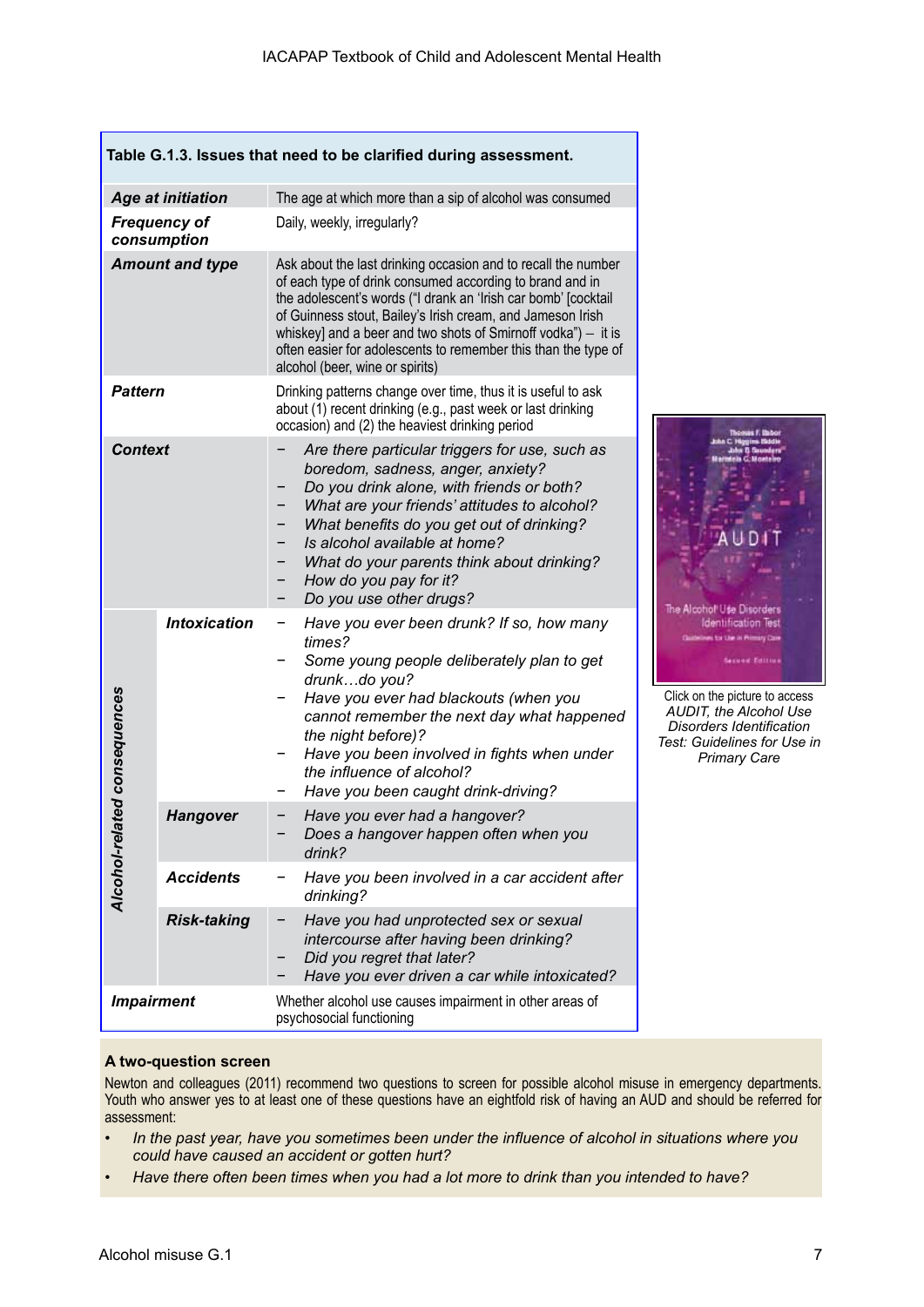AUD and is associated with a more rapid progression to and longer duration of alcoholism and greater difficulty achieving abstinence (Skidmore et al, 2011).

Conduct disorder, anxiety, depression, ADHD, shyness, being abused, family conflict, poor parenting, inadequate monitoring, poverty, parental modelling of drinking, and peer influences have all been noted in the research literature as risk factors for early-onset drinking (Skidmore et al, 2011).

## **ETIOLOGY**

The aetiology of AUDs is multifactorial. Some of the best known aetiological factors are summarized in Table G.1.2.

## **CLINICAL ASSESSMENT**

Building rapport with the adolescent is the key aspect of a successful assessment. Many clinicians find that a non-judgemental approach using motivational interviewing techniques achieves the best results. Optimally, assessment requires information from multiple sources and is usually conducted as part of a wider substance use evaluation – several substances are often involved. School reports can be helpful by highlighting inconsistencies, repeated absences and other relevant behaviours. Issues that need to be clarified during assessment are summarised in Table G.1.3.

## **Confidentiality**

Like in most psychiatric assessments of young persons, confidentiality and its limits are best dealt with at the beginning of the clinical interview. Check that the young person understands what is meant by confidentiality. The concept of adolescence varies between cultures with regard to the adolescent's independence and capacity to make decisions, and the role of the family. As a result, laws and expectations about confidentiality differ making it difficult to give unambiguous guidance that can be universally applied. Nonetheless professionals need to keep in mind that confidentiality, particularly if children are older than 14 years, is a key issue when assessing alcohol use: if adolescents are unsure about the confidentiality of their disclosures they are less likely to give accurate information. Parents also need to be made aware that respecting confidentiality is standard practice in adolescent health care (see Chapter A.1). It is often helpful to explain to parents that the purpose of confidentiality is not to exclude them but to facilitate the young person's personal development (Bonomo, 2011).

## **Screening**

Except in countries in which alcohol consumption is not allowed and this is enforced, clinicians need to assume that most adolescents presenting with mental health problems consume alcohol unless there is evidence to the contrary. Therefore, they should be screened for alcohol use.

Adolescents' alcohol (or drug) consumption is a sensitive topic which ought to be tackled similarly to suicide risk assessment. For example, questioning from the general to the specific and, when appropriate, using a *third person* approach (*Do students at your school drink alcohol? What about your friends…? Do you ever drink?* Alternatively: *Does your family drink alcohol during meals? Do you also drink?*). Once it is established that the teenager drinks, the age of onset of drinking, pattern of alcohol consumption and alcohol-related consequences need to be clarified. Careful questioning about the frequency, amount, types of alcohol consumed and circumstances associated with drinking is essential; this can be established

#### **Validity of selfreports**

Much of the information described in research studies has been obtained from the adolescents themselves (e.g., using self-report questionnaires) but there is some concern about its validity. Overall, information given by adolescents is more valid than that obtained from other sources. Parents often do not know the extent of their children's alcohol (or substance) use and tend to under-report these problems. Computerassisted questionnaires may improve validity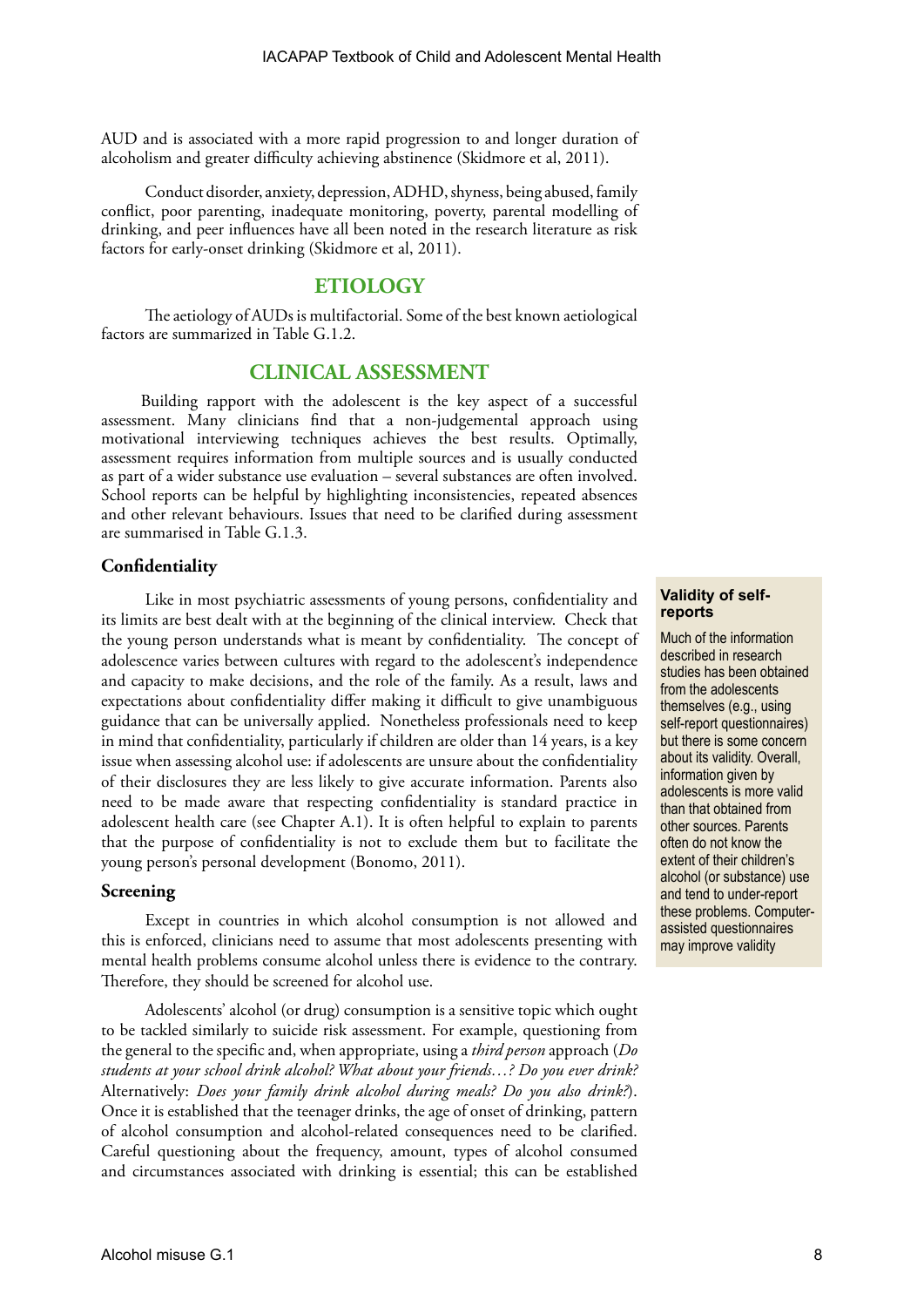conversationally or using questionnaires or rating scales. Such a discussion will also provide opportunities for education, for example to explain non-judgementally what a standard drink is, the effects of different levels of alcohol in the blood and other relevant matters. Using standard drinks allows a quantification of consumption (g/day).

## **The assessment interview**

The clinical interview of adolescents with a suspected alcohol problem should broadly follow the structure of a psychiatric assessment (see Chapter A.5) rather than focussing exclusively on alcohol use, and adjusting the interview style to the developmental stage and age of the adolescent. Psychiatric disorders (ADHD, conduct disorder, depression etc.) are often present in adolescents who misuse alcohol.

Enough information should be collected to answer the following questions (Goldstein 2010):

- What factors predispose the adolescent to use alcohol?
- What precipitates alcohol use and what were the triggers for this episode?
- Are there perpetuating factors that make it difficult for the adolescent to abstain?
- Does a family member (parent, sibling) misuse alcohol? What about peers?
- Are there protective factors that can be used in treatment?

## **Instruments**

Among the many screening instruments one of the most widely used is the WHO's *Alcohol Use Disorders Identification Test (AUDIT*). The AUDIT was developed to screen for excessive drinking and to assist in brief assessment and management. Using AUDIT scores, four levels of risk have been defined (Babor et al, 2001):

- *• Low-risk drinking or abstinence* (score lower than 8): no intervention required.
- *• Alcohol use in excess of low-risk recommendations* (score 8 to 15): provide brief intervention using education and advice
- *• Harmful or hazardous drinking* (score 16 to 19): combination of education, advice, brief counselling and continued monitoring, with further diagnostic evaluation or specific treatment if there is no improvement
- *High risk or dependence* (score above 19): these individuals require specific diagnostic evaluation and possible treatment for alcohol dependence.

Many measures have been published: questionnaire- or interview-based, short or comprehensive. They often assess not only alcohol but also other substance use (Teeson et al, 2011). Reliability and validity of these instruments when applied to adolescents is not well known.

## **Biomarkers**

A biomarker is a biological characteristic that can be used to measure the progress of a disease (in this case AUD) or the effects of treatment. There are two main types of biomarkers: state and trait. *State biomarkers* provide information about drinking activity while *trait biomarkers* give indications of a person's genetic predisposition to alcoholism (Peterson 2004/2005)

Biomarkers contribute to diagnosis (for example, elevated gammaglutamyltransferase [GGT] without obvious explanation would raise suspicions),

## **Biomarkers**

#### *Of recent alcohol use*:

• BAC (usually measured with a breathalyser)

*Of chronic alcohol use* (e.g., 5 or more drinks per day, most days of the week). All have relatively low sensitivity and specificity and should be interpreted with caution:

- Increase in GGT
- Increase in aspartate aminotransferace (AST)
- Increase in alanine aminotransferace (ALT)
- Increase in mean corpuscular volume (MCV)

## **Binge drinking and extreme drinking**

The traditional view of an alcoholic binge was an extended period of consumption to the point of being incapable of performing the usual activities or until losing consciousness. However, the definition of a binge is contentious. It has been redefined in the research literature as the consumption in a drinking session of five standard drinks for men and four standard drinks for women (on the grounds that this could lead to a significantly increased risk of harm). Please note the provisos highlighted in the standard drink section.

Extreme drinking is a growing phenomenon among young people in many countries. It is exemplified by prolonged, excessive drinking over a short period with the aim of getting drunk. While in the past being inebriated was frowned upon, disapproval has lessened in the current youth culture.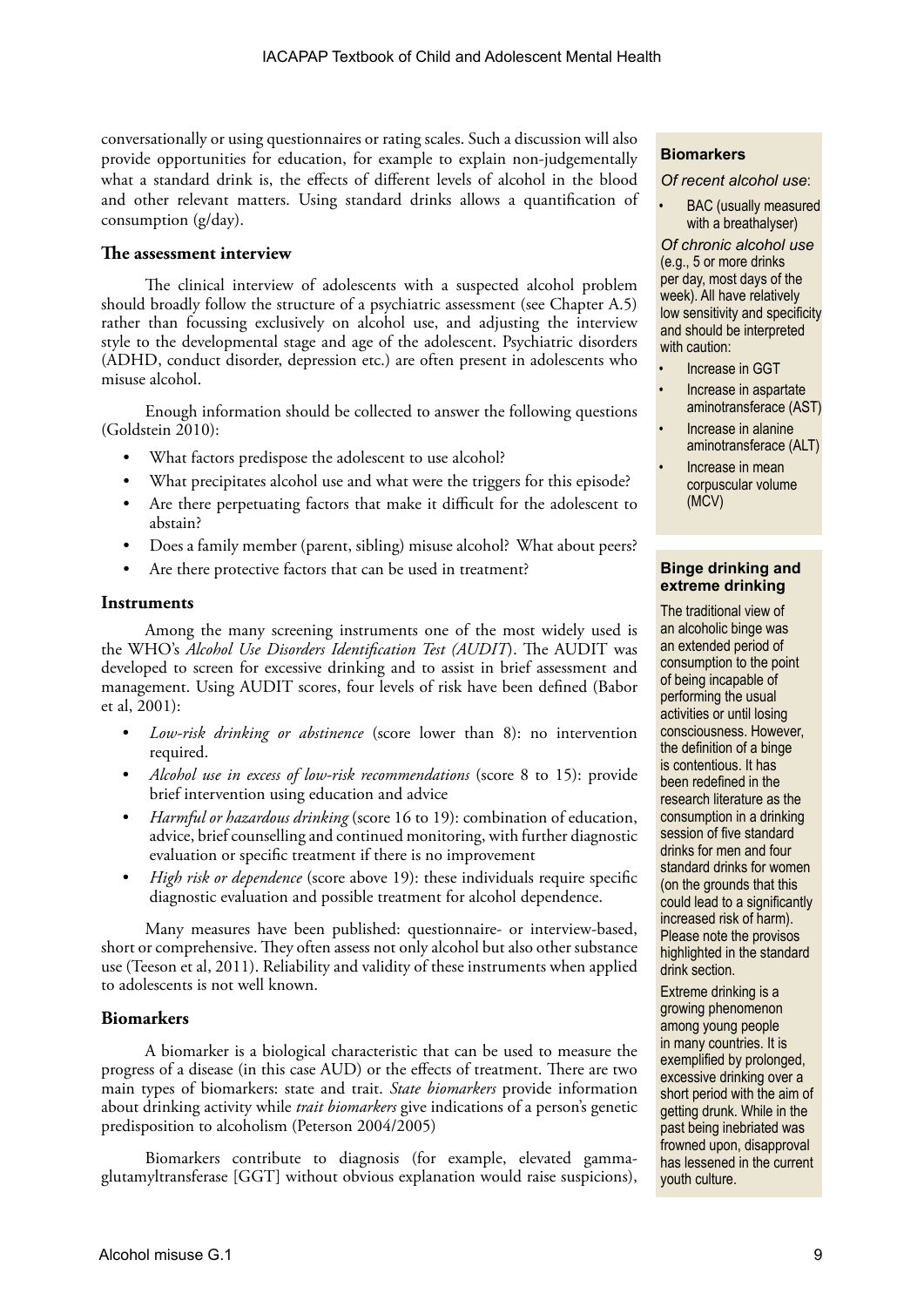| Table G.1.4. Diagnosing alcohol use disorder and alcohol withdrawal.                                                                                                                                                                                                                                                                                                                                      |                                                                                                                                                                                                                                                                                                                         |  |  |
|-----------------------------------------------------------------------------------------------------------------------------------------------------------------------------------------------------------------------------------------------------------------------------------------------------------------------------------------------------------------------------------------------------------|-------------------------------------------------------------------------------------------------------------------------------------------------------------------------------------------------------------------------------------------------------------------------------------------------------------------------|--|--|
| Alcohol use disorder                                                                                                                                                                                                                                                                                                                                                                                      | <b>Alcohol withdrawal</b>                                                                                                                                                                                                                                                                                               |  |  |
| Continued use of alcohol in spite of it causing:<br>impairment of functioning<br>٠<br>risk to themselves or others (e.g., driving under<br>٠<br>the influence)<br>social or interpersonal problems<br>٠<br>physical health problems<br>٠<br>Tolerance<br>Withdrawal symptoms<br>Craving<br>Desire or unsuccessful efforts to reduce alcohol use<br>Spending much time in activities to obtain, consume or | Autonomic hyperactivity (e.g., sweating, pulse rate<br>greater than 100)<br>Increased hand tremor<br>$\bullet$<br>Insomnia<br>$\bullet$<br>Nausea or vomiting<br>$\bullet$<br>Transient visual, tactile, or auditory hallucinations<br>$\bullet$<br>Psychomotor agitation<br>$\bullet$<br>Anxiety<br>Grand mal seizures |  |  |
| recover from the effects of alcohol<br>Make a diagnosis if two or more symptoms are present. If<br>more than four symptoms, the problem is severe.                                                                                                                                                                                                                                                        | Make a diagnosis if two (or more) of these symptoms<br>develop within hours or a few days of ceasing or reducing<br>heavy or prolonged alcohol intake                                                                                                                                                                   |  |  |

to evaluate harm (e.g., liver damage) and to monitor abstinence but should always be interpreted with caution and taken in context clinically. There are no clinically useful trait biomarkers available yet.

## **DIAGNOSIS**

*Alcohol intoxication*, *AUD* (also known as *alcohol dependence*, *addiction*, or *alcoholism*) and *alcohol withdrawal* are the clinical diagnoses relevant to adolescent alcohol misuse. The traditional classifications distinguish between alcohol *abuse* and alcohol *dependence*. However, research has failed to provide convincing evidence of the validity and clinical usefulness of this distinction. The recent trend (e.g., DSM-V) is for a single diagnosis of AUD with several levels of severity.

## **Alcohol intoxication**

Intoxication is the most common alcohol-related problem found in adolescents − when severe, also called *alcohol poisoning*. A diagnosis of intoxication can be made *after excluding other causes* (such as haed injury or encephalitis) if individuals display at least one sign of intoxication (e.g., slurred speech,



A 17-year-old German man was taken to emergency because of vomiting and dizziness after having run two 100 m races at school. He was hyperventilating, slightly tachycardic and tired but could be awaken. He subsequently revealed having drunk 3 L of an energy drink and 1 L of vodka (equivalent to 4600 mg of taurine, 780 mg of caffeine and 380 g of alcohol). Combining energy drinks with alcohol is becoming increasingly popular among youth. The combination, particularly in large amounts, poses considerable risk. (Schöffl et al, 2011).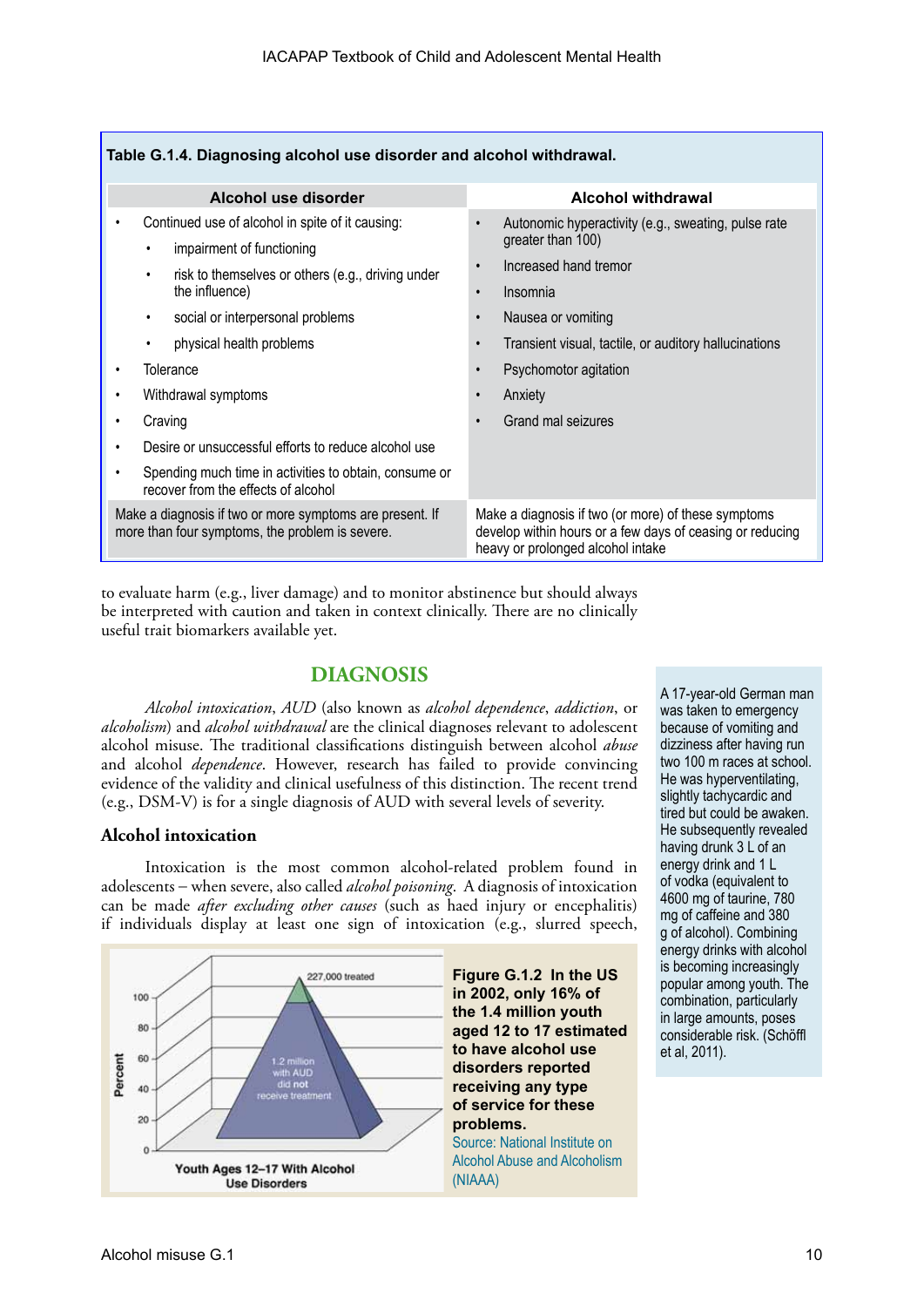incoordination, unsteady gait, nystagmus, attention or memory impairment, stupor, coma) after ingesting alcohol and are significantly impaired in their functioning as a result. When compared with adults, adolescents are much more likely to use alcohol episodically and heavily (binges), making drinking more dangerous. Rapid drinking of large amounts, often related to a bet or dare, is particularly hazardous.

## **Alcohol use disorder (AUD)**

Repeated excessive consumption of alcohol leads over time to AUD – alcohol dependence (addiction) or alcoholism. AUD is a clinical syndrome in which alcohol is consumed irrespective of the person's circumstances and despite its harmful consequences. The person's life becomes increasing focused on obtaining alcohol (*craving*), consuming it, experiencing and recovering from its effects, and tends to be self-perpetuating (Saunders, 2011). The traditional symptoms of dependence are *tolerance* (need to consume increasing amounts) and *withdrawal* (physical symptoms upon cessation of consumption). Diagnostic criteria for AUD are summarised in Table G.1.4.

## **Alcohol withdrawal**

The diagnosis of alcohol withdrawal is summarized in Table G.1.4. Withdrawal symptoms reflect an overactivity of the autonomic nervous system and typically appear between 6 and 48 hours after ceasing consumption. They rarely last longer than 48 hours. Withdrawal symptoms are infrequent in adolescents.

## **TREATMENT**

Only a very small minority of people with AUDs receive treatment – about 10% in the US, with the initial treatment episode typically occurring 8-10 years after the onset of the disorder (see Figure G.1.2). Most individuals who develop AUD started drinking during their adolescent years. Thus, the focus in this age group should be prevention and early intervention − i.e., delaying the onset of drinking, reducing the amount of alcohol consumed, reducing binge drinking, minimising the risks, and detecting misuse early. If alcohol misuse is left untreated it often progresses to alcoholism.

## **ALCOHOL INTOXICATION**

Alcohol intoxication is a common occurrence among adolescents, typically identified and handled informally by peers, teachers, relatives, or police; only a small proportion comes to the attention of health practitioners. Nevertheless, severe intoxication (alcohol poisoning) is an acute illness that requires immediate attention, particularly if ingestion of other substances has occurred also. An adolescent that initially appears mildly intoxicated may easily go unnoticed to become unresponsive and risk dying. Severely intoxicated adolescents can become hypothermic, develop arrhythmias, compromised heart function and breathing. Lack of gag or cough reflexes can lead to acute respiratory obstruction should the youth vomit (Vaca and Sayegh, 2011).

The key aspect of management is aggressive respiratory and cardiovascular supportive care. If the patient is intoxicated but awake and with a secure airway, a physical examination should be performed to exclude traumatic injuries (e.g., head injury) that may mimic the symptoms of intoxication or co-exist with it. Once intoxication is treated it is essential to follow up the adolescent and deliver a short intervention or treatment if necessary.

Although young persons may have stopped consuming alcohol some time before their presentation to the emergency department, BAC may continue to rise through the initial medical assessment, resuscitation, and treatment phases.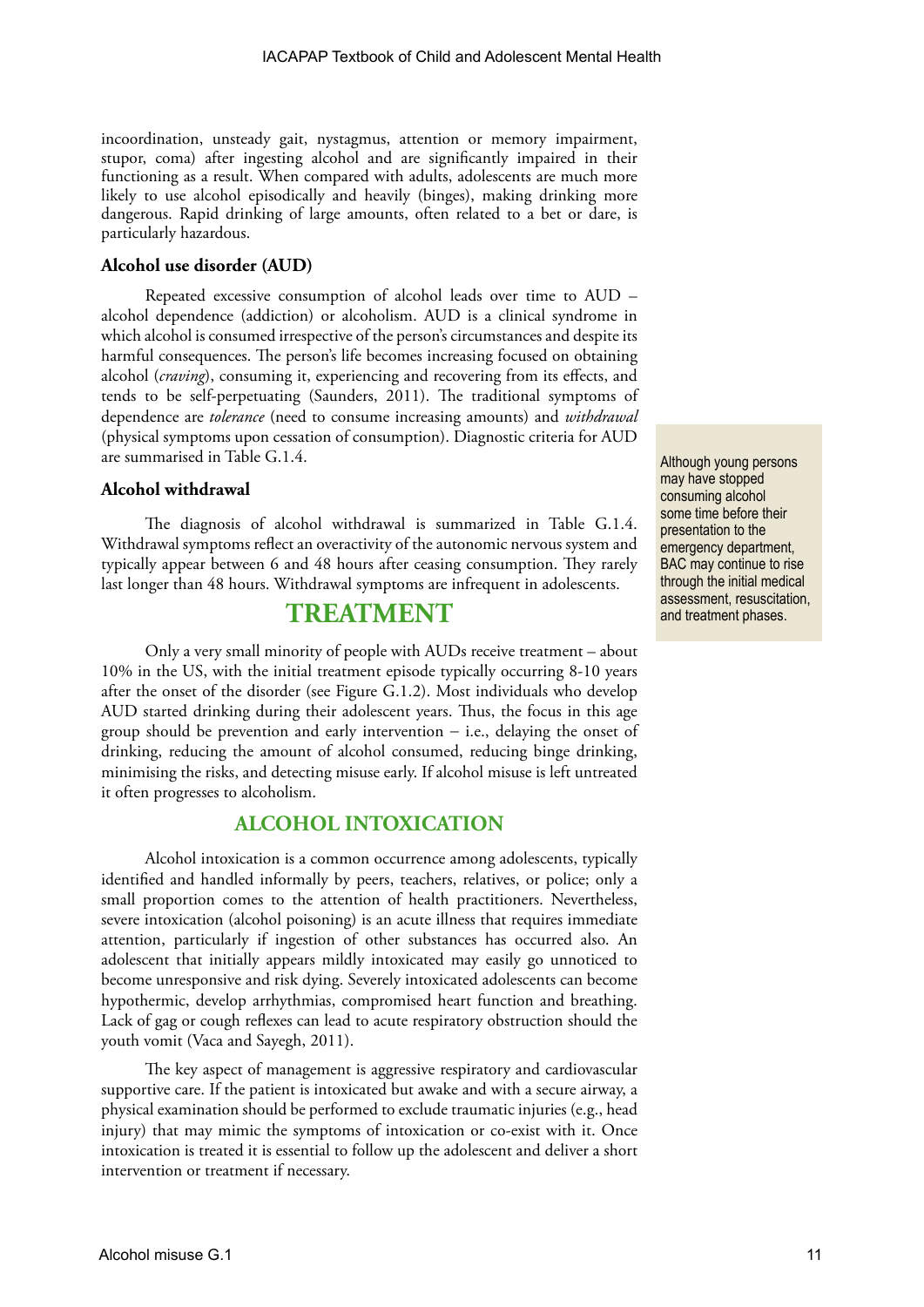## **ALCOHOL WITHDAWAL**

Once it is found that no significant comorbid physical illnesses are present, adolescents who show alcohol withdrawal symptoms can − and should − be treated on an ambulatory basis, if at all possible involving the family. *Supportive care* (reassurance and encouragement in a peaceful environment without criticism and with limited interpersonal interactions, plenty of fluids and good nutrition, and administration of thiamine and multivitamins) is enough to manage withdrawal in the majority of cases in which symptoms are not severe.

In severe cases, particularly if the risk of seizures is high (e.g., history of previous seizures, abnormal electrolytes, concomitant benzodiazepine abuse), the current treatment of choice is benzodiazepines, usually diazepam, following similar protocols to those in adults. This can be done either on a *fixed schedule* (doses are given at specified amounts and intervals) or, preferably, following a *symptomtriggered regime* (benzodiazepines are administered if the score in an alcohol withdrawal rating scale is above a specified cut-off). If there is severe agitation or hallucinations, the addition of haloperidol to diazepam may be helpful. Following successful withdrawal, it is essential to offer treatment for their alcoholism.

## **ALCOHOL USE DISORDER (AUD)**

Alcoholic adolescents present specific challenges for therapists: they rarely seek treatment for alcohol misuse on their own accord but are brought by parents, or compelled by the school or the courts. In some countries, adolescents who violate alcohol policies (e.g., driving under the influence of alcohol, intoxication at school) are often ordered by the court or school authorities to undergo treatment. These individuals, often referred to as *mandated patients*, are at high risk for alcohol-related harm. There is evidence that mandated young people benefit from interventions as much as non-mandated individuals. Whether improvement is due to the intervention or to having been caught is unclear although both may play a role.

Teenagers are difficult to engage, usually don't want to stop drinking and don't see anything wrong with it. Building rapport, getting them to understand the risks of alcohol misuse and building motivation to change are essential first steps. Rather than a therapy, *motivational interviewing* is a widely accepted technique that can be used across most of the treatments mentioned to foster rapport and understanding of the risks of alcohol misuse; it seeks to enhance motivation to change by providing education and feedback and by exploring and resolving ambivalence. Family involvement in treatment results in better outcomes.

One of the advantages of treating AUDs is that one is able to objectively monitor consumption, i.e., abstinence. According to some treatment guidelines this "should be a routine part of the formal evaluation and ongoing assessment of substance use both during and after treatment" (Bukstein et al, 2005). Rather than having to rely on adolescents' reports, the advent of affordable breathalysers that can be used at home makes monitoring easier but their usefulness is limited to a few hours after alcohol is consumed and the adolescent should agree to the monitoring.

Goals of treatment vary according to country, therapy, therapist and patient. In some countries (e.g., US) treatment mostly seeks to achieve abstinence; other countries (e.g., some European countries) favour a *harm minimization* or *harm reduction* approach. Abstinence is the only effective option for many patients; however some who do not accept abstinence can achieve sensible drinking. The goal in AA is abstinence; the aim of other treatments can be abstinence or responsible use. Tailoring the treatment to the specific needs, personality and beliefs of the individual adolescent increases the likelihood of success.

#### **Mandated patients**

Individuals who have violated alcohol policies or laws and are ordered by the appropriate authority or court to undergo treatment for their alcohol misuse.

#### **Stages of change**

The stages of change model allows clinicians to understand the process whereby people move through different phases of readiness to change. These are:

- *• Pre-contemplation*: not acknowledging that there is a problem that needs to be changed
- *• Contemplation:* acknowledging that there is a problem but not yet wanting to make a change
- *• Preparation/ determination:* getting ready to change – i.e., accepting treatment
- *• Action*: changing behaviour – i.e., undergoing treatment
- *• Maintenance*: maintaining the behaviour change − i.e., continuing with treatment/abstinence
- *• Relapse*: return to former behaviours and abandoning the changes achieved

#### **Responsible alcohol use**

Drinking in a way that is unlikely to cause significant risk of harm to the individual or to others.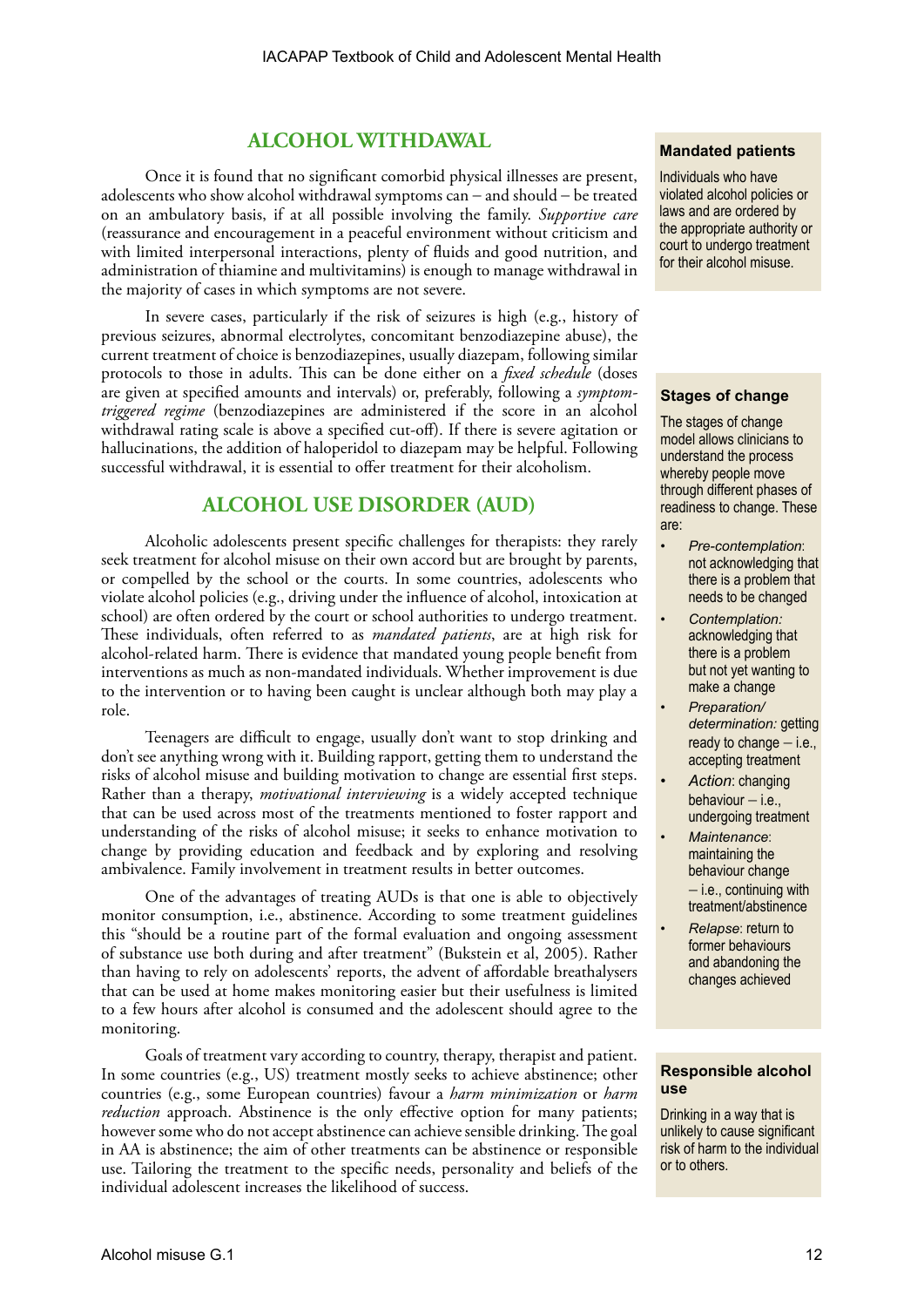**Table G.1.5. Summary of psychosocial treatments for alcohol use disorders and their effectiveness.**

| <b>Treatment</b>                                                      | <b>Description</b>                                                                                                                                                                                                                                                                                                                                                                                                                    | <b>Evidence</b>                                                                                                                                                                                                                                    |
|-----------------------------------------------------------------------|---------------------------------------------------------------------------------------------------------------------------------------------------------------------------------------------------------------------------------------------------------------------------------------------------------------------------------------------------------------------------------------------------------------------------------------|----------------------------------------------------------------------------------------------------------------------------------------------------------------------------------------------------------------------------------------------------|
| <b>Motivational</b><br>enhancement therapy                            | Assumes that responsibility and capacity for<br>change lie within the patient. The therapist<br>provides individualized feedback about the effects<br>of the patient's drinking. Working closely together,<br>therapist and patient explore the benefits of<br>abstinence, review treatment options, and design<br>a plan to implement treatment goals.                                                                               | The motivational interviewing<br>technique - a key component of<br>motivational enhancement therapy<br>- was shown in adults to overcome<br>patients' reluctance to enter treatment<br>more effectively than did other<br>conventional approaches. |
| <b>Brief interventions</b>                                            | Up to 4 sessions, typically follows CBT principles<br>and incorporates education, motivational<br>interviewing, and individualised feedback. Often<br>delivered opportunistically (e.g., following an<br>alcohol-related motor vehicle crash).                                                                                                                                                                                        | Lump together a variety of<br>interventions. Good evidence of<br>effectiveness in adults, particularly in<br>milder cases, but limited evidence in<br>adolescents. There is concern about<br>maintenance of gains over time.                       |
| <b>Internet &amp; cellular</b><br>phone-based<br><i>interventions</i> | Much research interest and activity in this area.<br>Mostly used to deliver brief interventions or<br>to complement other treatments (e.g., face-to<br>face). The better ones include education and<br>individualised feedback.                                                                                                                                                                                                       | Evidence beginning to emerge<br>that they can be effective as part<br>of a multimodal approach and if<br>individualised feedback is provided.<br>Cellular phone reminders appear to be<br>effective in quitting smoking.                           |
| <b>Family therapy</b>                                                 | Assumes that the adolescent's behaviour<br>is shaped (caused or reinforced) by family<br>interactions. Therapies follow a variety of models.                                                                                                                                                                                                                                                                                          | The most widely practised and studied<br>set of treatments in this age group<br>but evidence of effectiveness is still<br>limited.                                                                                                                 |
| <b>Multy-systemic</b><br>therapy                                      | Delivered in adolescents' social environment<br>(family, school, neighbourhood) it provides<br>intensive support seven days a week, 24 hours<br>a day, and the treatments required (family,<br>individual, pharmacological). Costly and<br>resource-intensive.                                                                                                                                                                        | There is evidence of effectiveness<br>in complex cases with significant<br>comorbidity (e.g., delinquency,<br>conduct problems).                                                                                                                   |
| <b>Contingency</b><br>management                                      | It follows operant conditioning principles by<br>rewarding initiating treatment and maintaining<br>abstinence. A key aspect is the availability of<br>an objective measure of abstinence such as a<br>negative breath test.                                                                                                                                                                                                           | An attractive approach that empowers<br>parents. The few studies available are<br>promising but definite evidence is still<br>lacking.                                                                                                             |
| <b>Cognitive behaviour</b><br>therapy (CBT)                           | Individually or in conjunction with family therapy                                                                                                                                                                                                                                                                                                                                                                                    | CBT combined with family therapy<br>obtains better results than CBT alone                                                                                                                                                                          |
| <b>Alcoholics Anonyms</b><br>(AA)                                     | "A fellowship of men and women who share their<br>experience, strength and hope with each other<br>that they may solve their common problem and<br>help others to recover from alcoholism". The<br>only requirement for membership is a desire to<br>stop drinking (i.e., the goal is abstinence). AA<br>follows a 12-steps program. Few AA groups for<br>adolescents. AA attendance is often encouraged<br>in multimodal treatments. | Some evidence of effectiveness in<br>adults but limited research available in<br>adolescents.                                                                                                                                                      |
| <b>Multi-modal</b><br>treatments                                      | Treatment in practice is often multimodal, for<br>example including family therapy, contingency<br>management and AA attendance.                                                                                                                                                                                                                                                                                                      | Multimodal treatments usually<br>more effective than their unimodal<br>counterparts.                                                                                                                                                               |
|                                                                       |                                                                                                                                                                                                                                                                                                                                                                                                                                       |                                                                                                                                                                                                                                                    |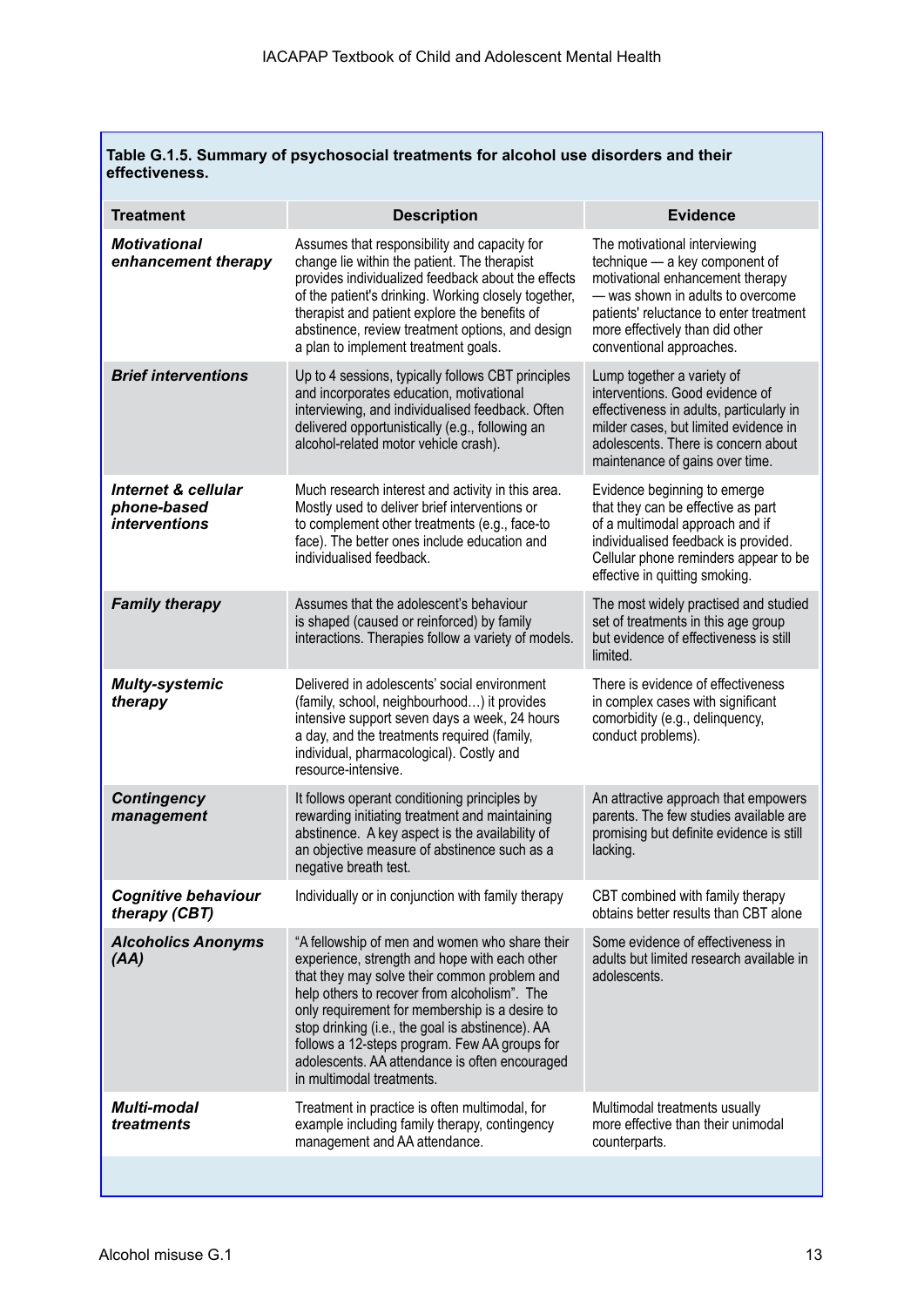#### **Contingency management**

Following Stanger et al (2009), a program of this kind would involve: (1) assessment of the problem; (2) adolescent and parents formally agreeing to undertake the program under the supervision of the clinician; (3) a detailed schedule of incremental voucherbased monetary or other rewards for consecutive negative breathalyser readings (parents would be expected to purchase or borrow a personal breathalyser) for the length of the treatment (e.g., 3 months). Because poor parental support and participation in treatment can become a barrier, parents may be rewarded also for their participation.

Because adolescent drinking takes place mostly during unsupervised time outside school, the breathalyser is used twice weekly at the parent's discretion when the adolescent arrives home from situations in which drinking might have taken place. The first negative breathalyser reading is rewarded, for example, with a \$2 voucher, with \$2 increments for each consecutive negative breath test. There is also a \$10 bonus for each three consecutive negative tests. Vouchers are reset back to their initial value if results are positive, from which they can escalate again after an agreed number of consecutive negative results (e.g., three). Example: 1<sup>st</sup> negative test: \$2; 2<sup>nd</sup> negative test: \$4; 3<sup>rd</sup> negative test: \$6 + \$10 (bonus for three consecutive negative tests); 4<sup>th</sup> test positive: \$0, reward schedule is reset; 5<sup>th</sup> test negative: \$0; 6<sup>th</sup> test negative: \$0; 7<sup>th</sup> test negative: \$0; 8<sup>th</sup> test negative: \$2; 9<sup>th</sup> test negative: \$4 etc. Voucher earnings can be redeemed for goods selected by the adolescent (e.g., movie passes, hobby equipment, items of clothing) but not for cash.

## **Psychosocial treatments**

Psychosocial treatments for AUD and their effectiveness are summarised in Table G.1.5. *Brief interventions* are popular because of their short duration (from a few minutes to a few sessions) and appropriate in adolescents − in whom alcohol use is often not severe or entrenched. Short interventions are recommended in primary care settings or hospital emergency departments for individuals whose presenting complaint is not primarily an alcohol problem, although it may be alcohol-related such as a car accident (*opportunistic intervention*).

There is particular interest and growing research on electronic options for the delivery of treatment for AUD. Internet and cellular phone-based treatments have features highly valued by teenagers (convenience, privacy, minimise stigma, use a medium in which young people feel comfortable) and governments (cheaper than face-to-face or group treatments, can reach many people); the issue is whether they are effective. Although evidence is still limited, it would appear that programs that among other features provide individualised feedback are effective in reducing excessive drinking and alcohol-related problems. That is, individualised feedback is a key element in effective programs.

According to Deas and Clark (2011), *contingency management therapies*, which are based on operant conditioning principles, may be a useful intervention. Contingency management provides incentives for initiating treatment and maintaining abstinence with vouchers for monetary and other rewards (appropriate to the socioeconomic conditions of the country and family but attractive enough to generate significant motivation in most adolescents); optimally, it requires the active involvement of the family. A key ingredient is an easy to use, reliable and objective measure of abstinence such as a negative breathalyser result.

AA initially attracted severely impaired middle-aged and older individuals. More recently, AA has begun to attract increasing numbers of young people and has begun to publish youth-specific literature. Younger patients with SUD differ from adults in that they are often less motivated for treatment, less likely to seek abstinence, and have less severe alcohol use, which makes their engagement with 12-step programs more difficult. However, adolescents do attend AA and positive outcomes appear to be associated with attendance (Kelly & Yeterian, 2011).

#### **Pharmacological treatments**

Psychosocial interventions are the mainstay of AUD treatment in young people. The persistence of long-term craving in alcoholics, even after prolonged abstinence, often triggers a relapse. Craving is thought to be maintained by neuronal changes in addicted individuals, these changes may be amenable to

Youth and AA





Is naltrexone effective for alcoholism? Click on picture to watch David Sack MD discuss this issue.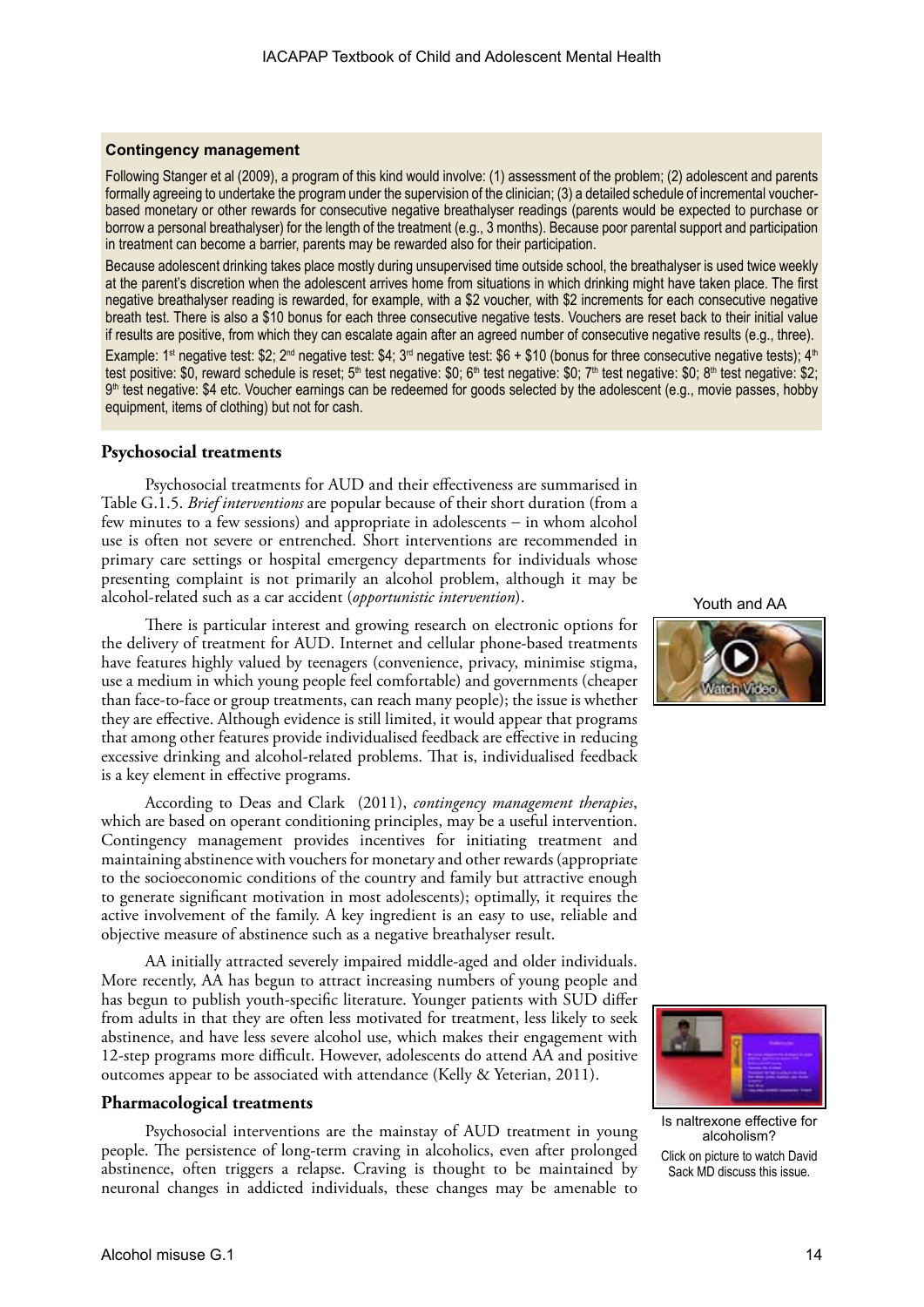| Table G.1.6. Pharmacological agents used to treat AUD.                                          |                                                                                                                                                                                                                                                                                                                                                                                                                                                                                                                                                                                                          |  |  |
|-------------------------------------------------------------------------------------------------|----------------------------------------------------------------------------------------------------------------------------------------------------------------------------------------------------------------------------------------------------------------------------------------------------------------------------------------------------------------------------------------------------------------------------------------------------------------------------------------------------------------------------------------------------------------------------------------------------------|--|--|
| <b>Medication (dose*)</b>                                                                       | <b>Comments</b>                                                                                                                                                                                                                                                                                                                                                                                                                                                                                                                                                                                          |  |  |
| <b>Disulfiram</b><br>(start with 125mg/day,<br>gradually increase to a<br>maximum of 500mg/day) | An alcohol-sensitizing drug that has been available for a long time and may be a<br>deterrent for drinking in patients willing to take it. If patients drink alcohol, the drug<br>produces an unpleasant reaction.                                                                                                                                                                                                                                                                                                                                                                                       |  |  |
| <b>Naltrexone</b><br>(start at 25 mg/day for two days<br>and increase to 50 mg per day)         | Helps to prevent relapse among abstinent alcohol dependent individuals who are<br>simultaneously undergoing psychosocial therapy. Naltrexone is only effective if taken on<br>a regular basis. There is an extended-release preparation available in some countries<br>requiring one monthly injection (watch for reaction at the injection site). Conduct liver<br>function tests before prescribing as naltrexone can impair liver function tests; if liver<br>function results are more than five times normal limits, proceed cautiously. Opioids should<br>not be consumed while taking naltrexone. |  |  |
| <b>Acamprosate</b><br>(666 mg three times daily)                                                | In one study, more than twice as many alcohol dependent individuals receiving<br>acamprosate remained abstinent up to 1 year compared with participants receiving<br>psychosocial treatment alone. Side effects include diarrhoea, dizziness, flatulence, loss of<br>appetite, nausea, and trouble sleeping.                                                                                                                                                                                                                                                                                             |  |  |
| <b>Other</b>                                                                                    | Other promising agents currently being researched include <i>topiramate</i> , ondansetron,<br>baclofen, and the SSRIs.                                                                                                                                                                                                                                                                                                                                                                                                                                                                                   |  |  |
| *These are the recommended doses for adults.                                                    |                                                                                                                                                                                                                                                                                                                                                                                                                                                                                                                                                                                                          |  |  |

pharmacological intervention and have become a focus of intense research. So far, there is very limited data on adolescents, results being extrapolated from adult populations with all the limitations this entails. For example, there is little information about optimal dosage in adolescents.

The first proviso in the pharmacological management is that medication is effective only if administered as part of a comprehensive, multimodal treatment package and once the patient has stopped drinking. The second is that many factors need to be taken into consideration when prescribing for adolescents, weighing the potential risks and benefits of medication in a developing brain against the hazards of continuous alcohol use. Finally, medication is indicated only in addicted individuals, typically those who show craving, tolerance or withdrawal symptoms.

Pharmacological agents used to treat AUD are summarised in Table G.1.6. *Disulfiram* has been around for a long time and can be helpful especially when there is supervised dosing and the person is motivated. It is an aversive treatment that produces an unpleasant reaction if the individual taking it consumes alcohol. Disulfiram blocks the enzyme acetaldehyde dehydrogenase resulting in high concentrations of acetaldehyde in the blood. The person experiences flushing of the face, headache, low blood pressure, palpitations, dizziness, nausea and vomiting. All the other medications listed seek to reduce craving. Medications are effective only if taken regularly, so that patients' adherence and cooperation are essential. For more information see Johnson (2011).

## **PREVENTION**

The amount of alcohol-related harm in a society and the proportion of people who consume hazardous levels of alcohol are closely related to the overall or per capita consumption. However, most alcohol-related harm takes place not in the heaviest drinkers but in those whose consumption is at lesser levels. Though the evidence in favour of *universal* preventative measures that reduce overall

Click on the picture to access a variety of resources from the NIAAA's *Helping Patients Who Drink Too Much: A Clinician's Guide and Related Professional Support Resources* site (some are also available in Spanish).

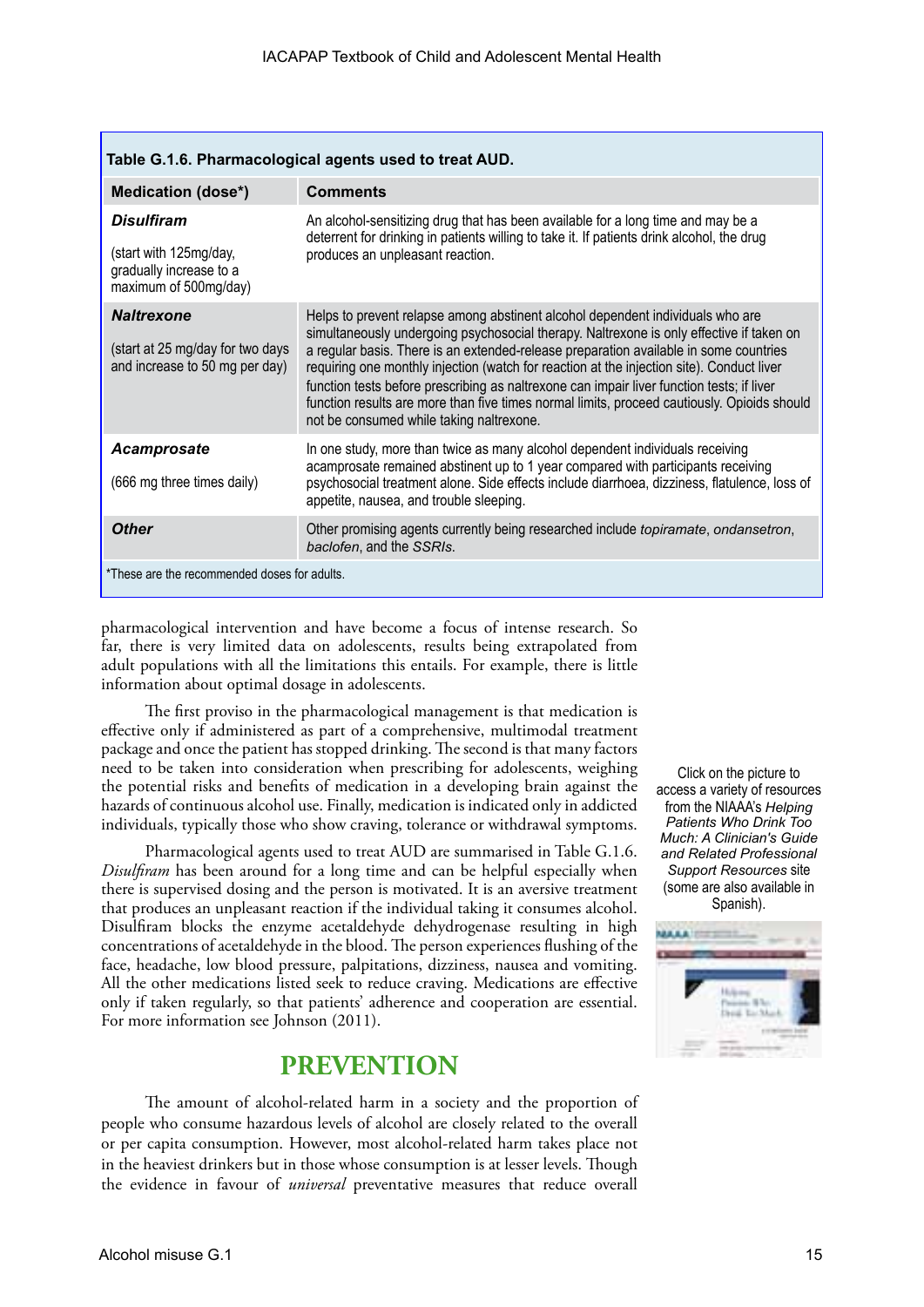

A car crash on Jagtvej in Copenhagen, Denmark. [Source: Wikimedia Commons](http://commons.wikimedia.org/wiki/Car_crash)

alcohol consumption is compelling, whether it is better to concentrate on universal interventions or to target specific groups at high risk of harm (*targeted prevention*) remains contentious. The two approaches can and should be combined. Legislative measures illustrate the former while preventive programs in schools illustrate the latter.

## **LEGISLATIVE MEASURES**

Most societies seek to manage or prevent the harm resulting from alcohol use through a variety of policies that range from total prohibition to a range of restrictions. Legislative strategies include laws that regulate minimum drinking age, driving under the influence of alcohol (drink driving), price of alcoholic beverages, availability of alcohol (alcohol outlets, their concentration, days and hours of sale), and marketing and advertising.

## **Minimum drinking age laws**

Minimum drinking age laws stipulate who can purchase or consume alcoholic beverages. The legal drinking age usually refers to the minimum age at which alcohol can be consumed in licensed premises (bars, restaurants), which may be the same or different from the minimum age at which alcohol can be purchased. These laws do not usually apply to consumption at home. The minimum drinking age in most countries is 18 years (21 in the US). A few countries do not have minimum drinking age laws (e.g., Albania, Armenia, Azerbaijan, Fiji, Ghana, Jamaica, Kyrgyzstan, Morocco, Togo, Tonga, Vietnam).

## **Drink driving laws**

In 1936, Norway passed the world's first law making an offense to drive with more than a specified amount of alcohol in the blood. Nowadays almost all countries outlaw driving a motor vehicle with BAC above specified levels, which vary according to country (e.g., 0.08/100ml in the US, Canada and the

## **Drink driving**

There is considerable evidence that drink-driving accidents and fatalities can be reduced by:

- Lowering the legal concentration of alcohol in the blood while driving
- Systematic random breath-testing (when police regularly stop drivers to check BAC through breath testing)
- For repeat drink drivers, mandatory treatment and the use of an ignition interlock (mechanical device that does not allow a car to be driven by a driver who is over the legal alcohol limit).

(Source: Anderson et al, 2009)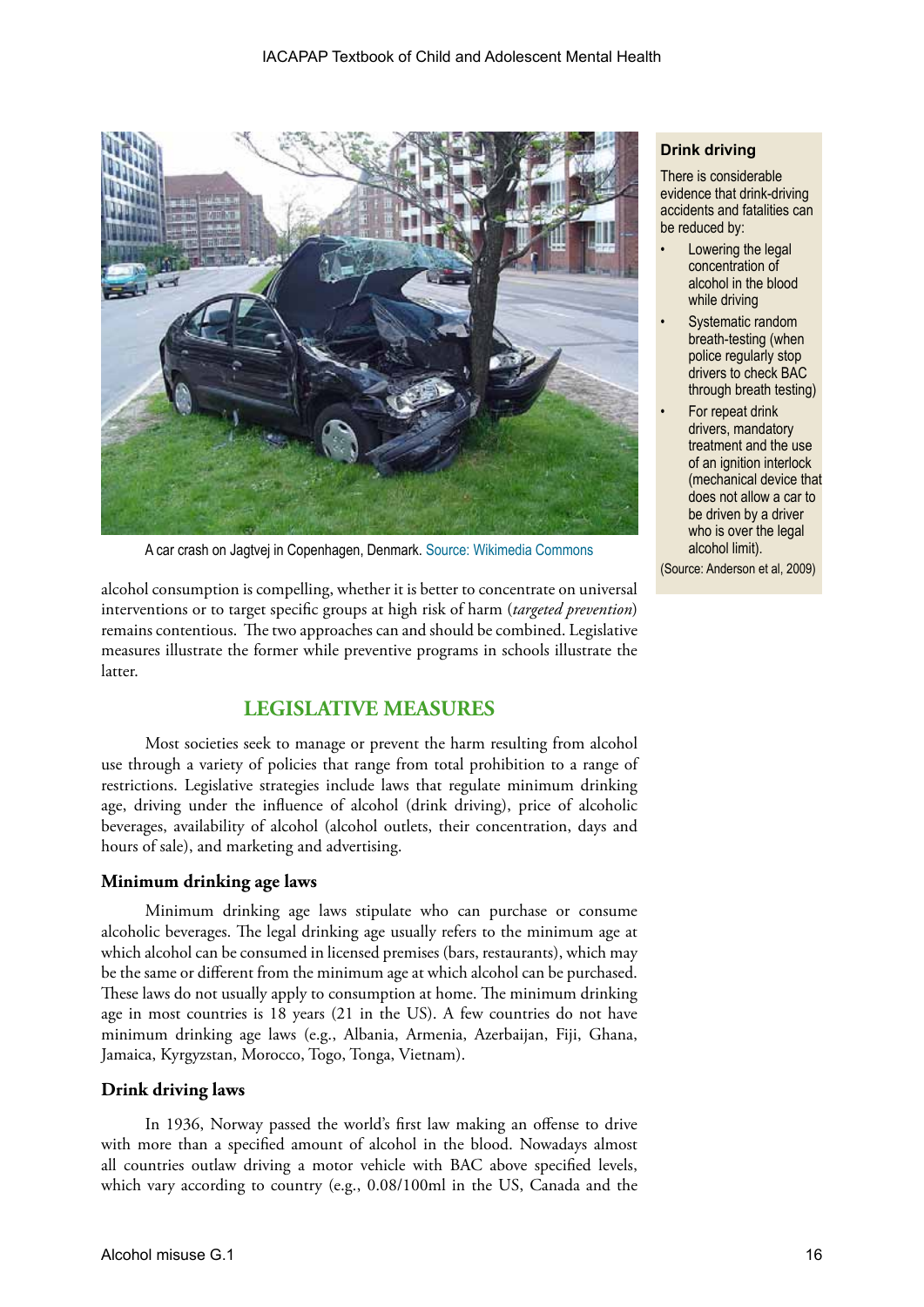UK; 0.05/100ml in Australia, France and Germany; 0.04/100ml in Lithuania; 0.03/100ml in Russia; 0.02/100ml in China, Norway and Sweden; 0.0/100ml in Brazil, Iran and Saudi Arabia).

All the measures that reduce alcohol consumption contribute to a greater or lesser extent to reduce alcohol-related road traffic accidents, particularly in young people. The risk of being involved in a crash is greater for the young at all BAC levels. Among US drivers with a BAC level of 0.08% or higher involved in fatal crashes in 2008, more than one third were between 21 and 24 years of age.

*Designated driver programs* seek to reduce alcohol-related accidents by providing a safe transportation for those who have been drinking. It is still unclear whether they lead to a reduction in drink driving or AUDs

## **Pricing policies**

*Minimum pricing* means that alcoholic beverages cannot be sold for less than a set amount per unit of alcohol contained. Young people who drink and those who drink harmful amounts tend to choose cheaper beverages when prices increase. Establishing a minimum price per unit of alcohol would limit the ability of these groups to trade down to cheaper products.

A rise in alcohol price leads to less alcohol consumption and less alcoholrelated harm, and vice versa. Young drinkers are very sensitive to price increases. Price rises:

- Delay the age when young people start drinking
- Reduce the number of drinking bouts
- Reduce the amount of alcohol consumed on each occasion
- Slow progression towards drinking larger amounts.

## **Availability of alcohol**

There is good evidence that legislation to control the number of alcohol outlets, their concentration, and days and hours of sale influence alcohol related problems.

## **Marketing and advertising**

Marketing and advertising of alcoholic beverages has become increasingly sophisticated and is globally worth many billions of dollars annually. It often targets young people through linking alcohol brands to sports and cultural activities, sponsorships and product placement. Restrictions placed on alcohol marketing and advertising reduce this effect, and data suggest that children and young people should be protected as much as possible. Thus restrictions are placed on, for example, sport sponsorship, and bans on television advertising at times when children and young people are more likely to watch or during children's programs.

## **PREVENTON PROGRAMS**

Exposure to alcohol during early adolescence is associated with poorer outcomes in adulthood. However, many of the adolescents who use alcohol early also have a history of other problems (e.g., behaviour problems), which raises the question of whether early exposure to alcohol leads by itself to poorer outcomes or whether this only happens in adolescents who are already at risk through their preexisting difficulties. Research evidence shows that early consumption of alcohol

## **Supervised drinking**

There is a widespread belief particularly in *wet* countries that allowing adolescents to drink under adult supervision at family gatherings is a way of teaching them responsible drinking. Research has shown this not to be the case: adult-supervised drinking results in higher levels of harmful alcohol use in adolescents (McMorris et al, 2011). The later adolescents start drinking alcohol the better. Certainly they should not start before the age of 15 years.

ESPAD (Hibell et al, 2009) reports that among 16 year old European students, binge drinking is most prevalent (60%) in Denmark and the Isle of Man. Malta, Portugal, Estonia, Latvia and the UK also display high rates (around 55%). On average, binge drinking is more frequent among boys than girls (47% versus 39%) but in Iceland and Norway more girls than boys report binge drinking. ESPAD shows a clear increase (9%) in binge drinking from 1995 to 2007, mostly due to increasing rates among girls.

In the US, binge drinking among 12th graders peaked in 1979 (at about the same time as overall illicit drug use). Subsequently, it remained steady for a few years before declining substantially (from 41% in 1983 to a low of 28% in 1992). In 2010, 28% reported having been drunk in the past 30 days. Disapproval of binge drinking has also increased (Johnston et al. 2011).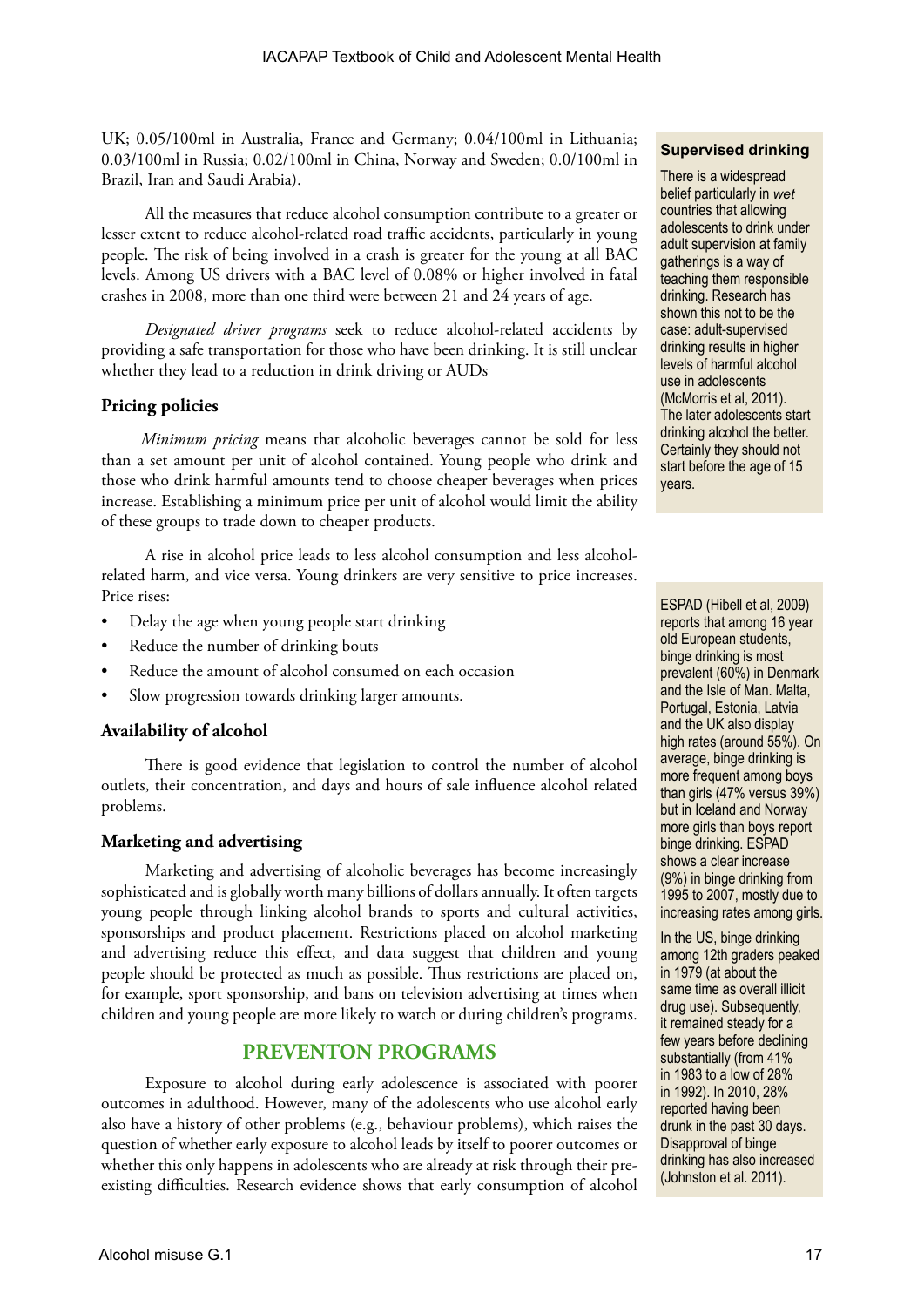by itself leads to worse adult outcomes (Boden & Fergusson, 2011; Odgers et al, 2008). Thus, interventions that delay the age of onset of drinking, reduce the amount of alcohol consumed and risky drinking patterns (e.g., binge drinking), will lessen the harm of alcohol.

School-age alcohol use is widespread in most western countries. So, it is not surprising that governments and communities seek to prevent or reduce alcohol consumption among students. Also, schools are optimal settings for the delivery of alcohol prevention programs because: (a) most individuals begin using alcohol during their school years; (b) schools provide an efficient way of reaching almost all young people; and (c) schools can implement a broad range of educational and disciplinary measures (Rey & Saltz, 2011).

Prevention programs can be *specific* (i.e., focus on alcohol) or *generic* (deal with a variety of behaviours and substances such as tobacco, alcohol, cannabis etc.). According to a recent review (Foxcroft & Tsertsvadze, 2011), generic programs based on psychosocial or developmental approaches are more likely to report longer term benefits than other interventions. Thus generic programs should be preferred over alcohol-specific ones. Those with better evidence of effectiveness are currently the *Unplugged* program (Caria et al, 2011), and the *[Good Behaviour](http://www.evidencebasedprograms.org/static/pdfs/GBG%20Manual.pdf)  [Game](http://www.evidencebasedprograms.org/static/pdfs/GBG%20Manual.pdf)*. All require training.

To be successful schools need to adopt a sophisticated approach to prevention that includes universal, selective and indicated approaches (see Chapter A.8). Prevention programs, apart from being tailored to the circumstances of the specific age group, need to:

- Increase knowledge of the harm alcohol use can cause, physically, mentally and socially (including legal consequences)
- Provide opportunities to explore attitudes to and perceptions of alcohol use
- Help students develop decision-making, assertiveness, coping and expressive skills
- Increase awareness of how the media, marketing, role models as well as the views of parents, peers and society can influence alcohol use
- Provide personalized feedback.

A *whole school* approach (i.e., involving staff, parents and pupils) to alcohol is likely to be the most successful. In addition, schools should offer parents information about where they can get help to develop their parenting skills.

Schools also need to have in place mechanisms to identify students who are drinking or drinking excessively, to offer them brief, individual, evidencebased interventions by appropriately trained personnel or referral to external services. Violations of school alcohol policies may result in attending mandatory education or treatment programs. Medical amnesty (*Good Samaritan*) policies may lessen the risk of harm in case of alcohol poisoning.

*Good Samaritan* laws seek to protect from liability individuals who help others who are injured or ill, to reduce bystanders' hesitation to assist. In this context, they are policies protecting students from disciplinary action regarding alcohol and drug use if they seek medical help (also known as *Medical Amnesty Policies*).

## **REFERENCES**

- Anderson P, Chisholm D & Fuhr DC. Effectiveness and costeffectiveness of policies and programmes to reduce the harm caused by alcohol. *Lancet* 2009;373:2234–2246.
- Babor TF, Higgins-Biddle JC, Saunders J et al. *AUDIT, the Alcohol Use Disorders Identification Test: Guidelines for*

*Use in Primary Care* (2nd ed). Geneva: World Health Organization 2001.

Boden JM & Fergusson DM. The short and long-term consequences of adolescent alcohol use. In Saunders JB &, Rey JM (editors). *Young People and Alcohol:*